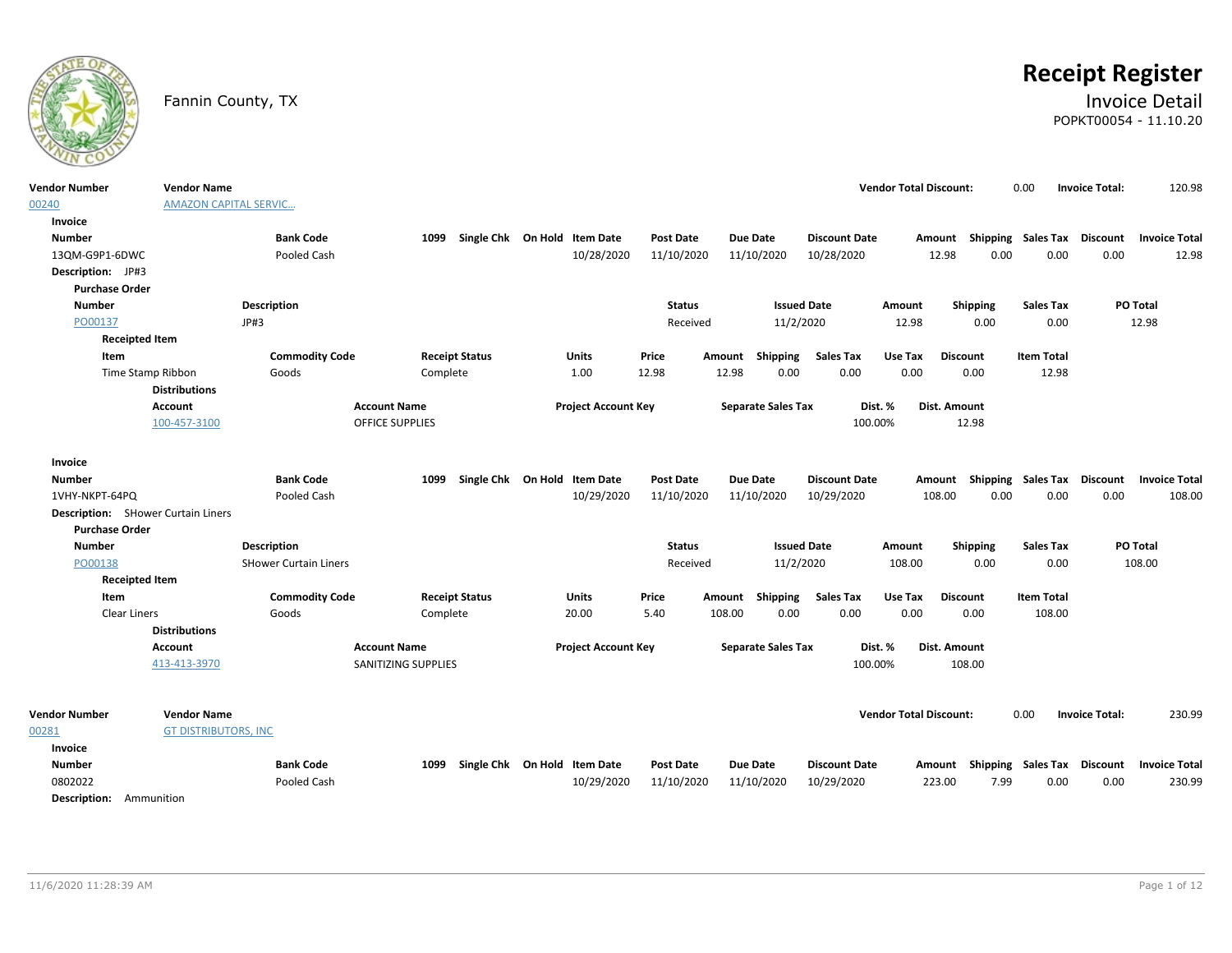| <b>Purchase Order</b>            |                                                     |                                 |                            |                              |                  |        |                           |                      |                               |                           |                   |                                         |
|----------------------------------|-----------------------------------------------------|---------------------------------|----------------------------|------------------------------|------------------|--------|---------------------------|----------------------|-------------------------------|---------------------------|-------------------|-----------------------------------------|
| <b>Number</b>                    |                                                     | Description                     |                            |                              | <b>Status</b>    |        | <b>Issued Date</b>        |                      | Amount                        | <b>Shipping</b>           | <b>Sales Tax</b>  | <b>PO Total</b>                         |
| PO00068                          |                                                     | Ammunition                      |                            |                              | Received         |        | 11/6/2020                 |                      | 223.00                        | 7.99                      | 0.00              | 230.99                                  |
|                                  | <b>Receipted Item</b>                               |                                 |                            |                              |                  |        |                           |                      |                               |                           |                   |                                         |
| Item                             |                                                     | <b>Commodity Code</b>           | <b>Receipt Status</b>      | <b>Units</b>                 | Price            |        | Amount Shipping           | <b>Sales Tax</b>     | Use Tax                       | <b>Discount</b>           | <b>Item Total</b> |                                         |
|                                  | CCI 9MM                                             | Goods                           | Complete                   | 20.00                        | 11.15            | 223.00 | 7.99                      | 0.00                 | 0.00                          | 0.00                      | 230.99            |                                         |
|                                  | <b>Distributions</b>                                |                                 |                            |                              |                  |        |                           |                      |                               |                           |                   |                                         |
|                                  | <b>Account</b>                                      | <b>Account Name</b>             |                            | <b>Project Account Key</b>   |                  |        | <b>Separate Sales Tax</b> |                      | Dist. %                       | Dist. Amount              |                   |                                         |
|                                  | 100-560-3200                                        |                                 | <b>WEAPONS SUPPLIES</b>    |                              |                  |        |                           | 100.00%              |                               | 230.99                    |                   |                                         |
| <b>Vendor Number</b>             | <b>Vendor Name</b>                                  |                                 |                            |                              |                  |        |                           |                      | <b>Vendor Total Discount:</b> |                           | 0.00              | <b>Invoice Total:</b><br>1,169.44       |
| 00128                            | <b>HART INTERCIVIC</b>                              |                                 |                            |                              |                  |        |                           |                      |                               |                           |                   |                                         |
| Invoice                          |                                                     |                                 |                            |                              |                  |        |                           |                      |                               |                           |                   |                                         |
| <b>Number</b>                    |                                                     | <b>Bank Code</b>                | 1099                       | Single Chk On Hold Item Date | <b>Post Date</b> |        | <b>Due Date</b>           | <b>Discount Date</b> |                               | Amount Shipping Sales Tax |                   | <b>Discount</b><br><b>Invoice Total</b> |
| 82048                            |                                                     | Pooled Cash                     |                            | 10/20/2020                   | 11/10/2020       |        | 11/10/2020                | 10/20/2020           |                               | 907.50<br>50.34           | 0.00              | 0.00<br>957.84                          |
|                                  | <b>Description:</b> Battery Packs for mobile voting |                                 |                            |                              |                  |        |                           |                      |                               |                           |                   |                                         |
| <b>Purchase Order</b>            |                                                     |                                 |                            |                              |                  |        |                           |                      |                               |                           |                   |                                         |
| <b>Number</b>                    |                                                     | <b>Description</b>              |                            |                              | <b>Status</b>    |        | <b>Issued Date</b>        |                      | Amount                        | <b>Shipping</b>           | <b>Sales Tax</b>  | PO Total                                |
| PO00142                          |                                                     | Battery Packs for mobile voting |                            |                              | Received         |        | 11/2/2020                 |                      | 907.50                        | 50.34                     | 0.00              | 957.84                                  |
|                                  | <b>Receipted Item</b>                               |                                 |                            |                              |                  |        |                           |                      |                               |                           |                   |                                         |
| Item                             |                                                     | <b>Commodity Code</b>           | <b>Receipt Status</b>      | Units                        | Price            | Amount | <b>Shipping</b>           | <b>Sales Tax</b>     | Use Tax                       | <b>Discount</b>           | <b>Item Total</b> |                                         |
|                                  | Battery Packs (CARES)<br><b>Distributions</b>       | Goods                           | Complete                   | 30.00                        | 30.25            | 907.50 | 50.34                     | 0.00                 | 0.00                          | 0.00                      | 957.84            |                                         |
|                                  | Account                                             | <b>Account Name</b>             |                            | <b>Project Account Key</b>   |                  |        | <b>Separate Sales Tax</b> |                      | Dist. %                       | Dist. Amount              |                   |                                         |
|                                  | 413-413-3990                                        |                                 | OFFICE PROTECTION          |                              |                  |        |                           | 100.00%              |                               | 957.84                    |                   |                                         |
| Invoice                          |                                                     |                                 |                            |                              |                  |        |                           |                      |                               |                           |                   |                                         |
| Number                           |                                                     | <b>Bank Code</b>                | 1099<br>Single Chk On Hold | <b>Item Date</b>             | <b>Post Date</b> |        | <b>Due Date</b>           | <b>Discount Date</b> |                               | Amount Shipping Sales Tax |                   | Discount<br><b>Invoice Total</b>        |
| 82190                            |                                                     | Pooled Cash                     |                            | 10/23/2020                   | 11/10/2020       |        | 11/10/2020                | 10/23/2020           |                               | 24.10<br>187.50           | 0.00              | 0.00<br>211.60                          |
| <b>Description:</b> Ballot Paper |                                                     |                                 |                            |                              |                  |        |                           |                      |                               |                           |                   |                                         |
| <b>Purchase Order</b>            |                                                     |                                 |                            |                              |                  |        |                           |                      |                               |                           |                   |                                         |
| <b>Number</b>                    |                                                     | Description                     |                            |                              | <b>Status</b>    |        | <b>Issued Date</b>        |                      | Amount                        | <b>Shipping</b>           | <b>Sales Tax</b>  | PO Total                                |
| PO00045                          |                                                     | <b>Ballot Paper</b>             |                            |                              | Received         |        | 10/5/2020                 |                      | 187.50                        | 24.10                     | 0.00              | 211.60                                  |
|                                  | <b>Receipted Item</b>                               |                                 |                            |                              |                  |        |                           |                      |                               |                           |                   |                                         |
| Item                             |                                                     | <b>Commodity Code</b>           | <b>Receipt Status</b>      | Units                        | Price            | Amount | <b>Shipping</b>           | <b>Sales Tax</b>     | Use Tax                       | <b>Discount</b>           | <b>Item Total</b> |                                         |
|                                  | <b>Ballot Paper</b>                                 | Goods                           | Complete                   | 3.00                         | 62.50            | 187.50 | 24.10                     | 0.00                 | 0.00                          | 0.00                      | 211.60            |                                         |
|                                  | <b>Distributions</b>                                |                                 |                            |                              |                  |        |                           |                      |                               |                           |                   |                                         |
|                                  | Account                                             | <b>Account Name</b>             |                            | <b>Project Account Key</b>   |                  |        | <b>Separate Sales Tax</b> |                      | Dist. %                       | Dist. Amount              |                   |                                         |
|                                  | 413-413-5720                                        |                                 | <b>OFFICE EQUIPMENT</b>    |                              |                  |        |                           | 100.00%              |                               | 211.60                    |                   |                                         |
| <b>Vendor Number</b>             | <b>Vendor Name</b>                                  |                                 |                            |                              |                  |        |                           |                      | <b>Vendor Total Discount:</b> |                           | 0.00              | 842.20<br><b>Invoice Total:</b>         |
| 00216                            | <b>OFFICE DEPOT</b>                                 |                                 |                            |                              |                  |        |                           |                      |                               |                           |                   |                                         |

11/6/2020 11:28:39 AM Page 2 of 12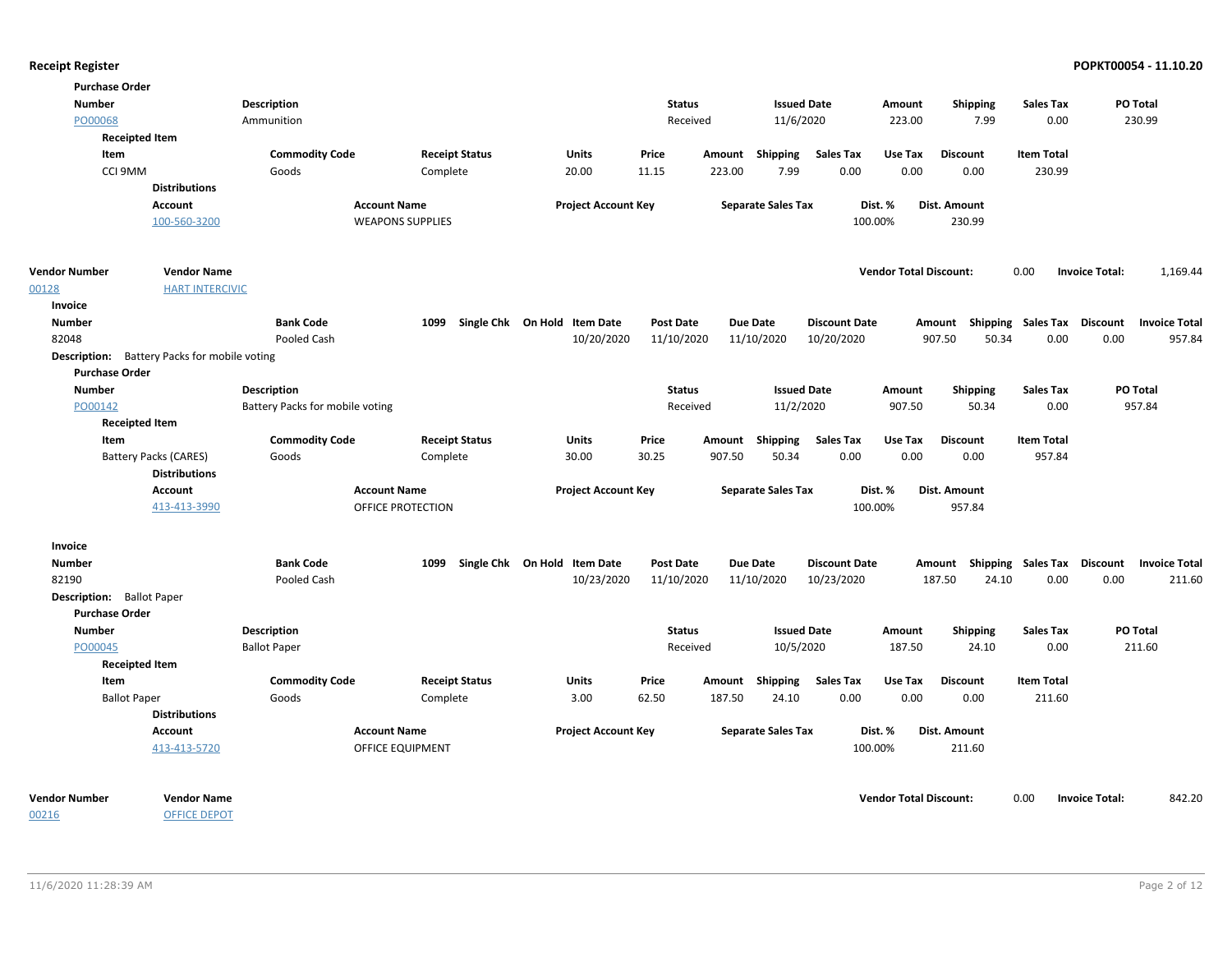| Invoice                                                            |                        |                        |                              |                  |                 |                           |                      |         |                           |                   |                 |                      |
|--------------------------------------------------------------------|------------------------|------------------------|------------------------------|------------------|-----------------|---------------------------|----------------------|---------|---------------------------|-------------------|-----------------|----------------------|
| Number                                                             | <b>Bank Code</b>       | 1099                   | Single Chk On Hold Item Date | <b>Post Date</b> | <b>Due Date</b> |                           | <b>Discount Date</b> |         | Amount Shipping Sales Tax |                   | <b>Discount</b> | <b>Invoice Total</b> |
| 132425562001                                                       | Pooled Cash            |                        | 10/26/2020                   | 11/10/2020       | 11/10/2020      |                           | 10/26/2020           |         | 261.42<br>0.00            | 0.00              | 0.00            | 261.42               |
| <b>Description:</b> Office Supplies                                |                        |                        |                              |                  |                 |                           |                      |         |                           |                   |                 |                      |
| <b>Purchase Order</b>                                              |                        |                        |                              |                  |                 |                           |                      |         |                           |                   |                 |                      |
| <b>Number</b>                                                      | <b>Description</b>     |                        |                              | <b>Status</b>    |                 | <b>Issued Date</b>        |                      | Amount  | <b>Shipping</b>           | <b>Sales Tax</b>  |                 | PO Total             |
| PO00118                                                            | <b>Office Supplies</b> |                        |                              | Received         |                 | 10/23/2020                |                      | 261.42  | 0.00                      | 0.00              |                 | 261.42               |
| <b>Receipted Item</b>                                              |                        |                        |                              |                  |                 |                           |                      |         |                           |                   |                 |                      |
| Item                                                               | <b>Commodity Code</b>  | <b>Receipt Status</b>  | Units                        | Price            | Amount          | <b>Shipping</b>           | <b>Sales Tax</b>     | Use Tax | <b>Discount</b>           | <b>Item Total</b> |                 |                      |
| Calendars                                                          | Goods                  | Complete               | 10.00                        | 15.19            | 151.90          | 0.00                      | 0.00                 | 0.00    | 0.00                      | 151.90            |                 |                      |
| <b>Distributions</b>                                               |                        |                        |                              |                  |                 |                           |                      |         |                           |                   |                 |                      |
| Account                                                            |                        | <b>Account Name</b>    | <b>Project Account Key</b>   |                  |                 | <b>Separate Sales Tax</b> | Dist. %              |         | Dist. Amount              |                   |                 |                      |
| 100-450-3100                                                       |                        | <b>OFFICE SUPPLIES</b> |                              |                  |                 |                           | 100.00%              |         | 151.90                    |                   |                 |                      |
| <b>Receipted Item</b>                                              |                        |                        |                              |                  |                 |                           |                      |         |                           |                   |                 |                      |
| Item                                                               | <b>Commodity Code</b>  | <b>Receipt Status</b>  | Units                        | Price            | Amount          | Shipping                  | <b>Sales Tax</b>     | Use Tax | <b>Discount</b>           | <b>Item Total</b> |                 |                      |
| copier paper                                                       | Goods                  | Complete               | 3.00                         | 34.99            | 104.97          | 0.00                      | 0.00                 | 0.00    | 0.00                      | 104.97            |                 |                      |
| <b>Distributions</b>                                               |                        |                        |                              |                  |                 |                           |                      |         |                           |                   |                 |                      |
| <b>Account</b>                                                     |                        | <b>Account Name</b>    | <b>Project Account Key</b>   |                  |                 | <b>Separate Sales Tax</b> | Dist. %              |         | Dist. Amount              |                   |                 |                      |
| 100-450-3100                                                       |                        | <b>OFFICE SUPPLIES</b> |                              |                  |                 |                           | 100.00%              |         | 104.97                    |                   |                 |                      |
| <b>Receipted Item</b>                                              |                        |                        |                              |                  |                 |                           |                      |         |                           |                   |                 |                      |
| Item                                                               | <b>Commodity Code</b>  | <b>Receipt Status</b>  | Units                        | Price            | Amount          | <b>Shipping</b>           | <b>Sales Tax</b>     | Use Tax | <b>Discount</b>           | <b>Item Total</b> |                 |                      |
| <b>Staples</b>                                                     | Goods                  | Complete               | 1.00                         | 4.55             | 4.55            | 0.00                      | 0.00                 | 0.00    | 0.00                      | 4.55              |                 |                      |
| <b>Distributions</b>                                               |                        |                        |                              |                  |                 |                           |                      |         |                           |                   |                 |                      |
| <b>Account</b>                                                     |                        | <b>Account Name</b>    | <b>Project Account Key</b>   |                  |                 | <b>Separate Sales Tax</b> | Dist. %              |         | Dist. Amount              |                   |                 |                      |
| 100-450-3100                                                       |                        | <b>OFFICE SUPPLIES</b> |                              |                  |                 |                           | 100.00%              |         | 4.55                      |                   |                 |                      |
| Invoice                                                            |                        |                        |                              |                  |                 |                           |                      |         |                           |                   |                 |                      |
| <b>Number</b>                                                      | <b>Bank Code</b>       | 1099                   | Single Chk On Hold Item Date | <b>Post Date</b> | <b>Due Date</b> |                           | <b>Discount Date</b> |         | Amount Shipping Sales Tax |                   | Discount        | <b>Invoice Total</b> |
| 132536552001                                                       | Pooled Cash            |                        | 10/27/2020                   | 11/10/2020       | 11/10/2020      |                           | 10/27/2020           |         | 117.99<br>0.00            | 0.00              | 0.00            | 117.99               |
| <b>Description:</b> Batteries                                      |                        |                        |                              |                  |                 |                           |                      |         |                           |                   |                 |                      |
| <b>Purchase Order</b>                                              |                        |                        |                              |                  |                 |                           |                      |         |                           |                   |                 |                      |
| <b>Number</b>                                                      | <b>Description</b>     |                        |                              | <b>Status</b>    |                 | <b>Issued Date</b>        |                      | Amount  | <b>Shipping</b>           | <b>Sales Tax</b>  |                 | PO Total             |
| PO00114                                                            | <b>Batteries</b>       |                        |                              | Received         |                 | 10/21/2020                |                      | 117.99  | 0.00                      | 0.00              |                 | 117.99               |
| <b>Receipted Item</b>                                              |                        |                        |                              |                  |                 |                           |                      |         |                           |                   |                 |                      |
| Item                                                               | <b>Commodity Code</b>  | <b>Receipt Status</b>  | <b>Units</b>                 | Price            | Amount          | Shipping                  | <b>Sales Tax</b>     | Use Tax | <b>Discount</b>           | <b>Item Total</b> |                 |                      |
| C Batteries for hand sanitizer stati Goods<br><b>Distributions</b> |                        | Complete               | 1.00                         | 117.99           | 117.99          | 0.00                      | 0.00                 | 0.00    | 0.00                      | 117.99            |                 |                      |
| <b>Account</b>                                                     |                        | <b>Account Name</b>    | <b>Project Account Key</b>   |                  |                 | <b>Separate Sales Tax</b> | Dist. %              |         | Dist. Amount              |                   |                 |                      |
| 413-413-3970                                                       |                        | SANITIZING SUPPLIES    |                              |                  |                 |                           | 100.00%              |         | 117.99                    |                   |                 |                      |
| Invoice                                                            |                        |                        |                              |                  |                 |                           |                      |         |                           |                   |                 |                      |
| Number                                                             | <b>Bank Code</b>       | 1099                   | Single Chk On Hold Item Date | <b>Post Date</b> | <b>Due Date</b> |                           | <b>Discount Date</b> |         | Amount Shipping Sales Tax |                   | Discount        | <b>Invoice Total</b> |
| 132538334001                                                       | Pooled Cash            |                        | 10/27/2020                   | 11/10/2020       | 11/10/2020      |                           | 10/27/2020           |         | 31.31<br>0.00             | 0.00              | 0.00            | 31.31                |
| <b>Description:</b> Office Supplies                                |                        |                        |                              |                  |                 |                           |                      |         |                           |                   |                 |                      |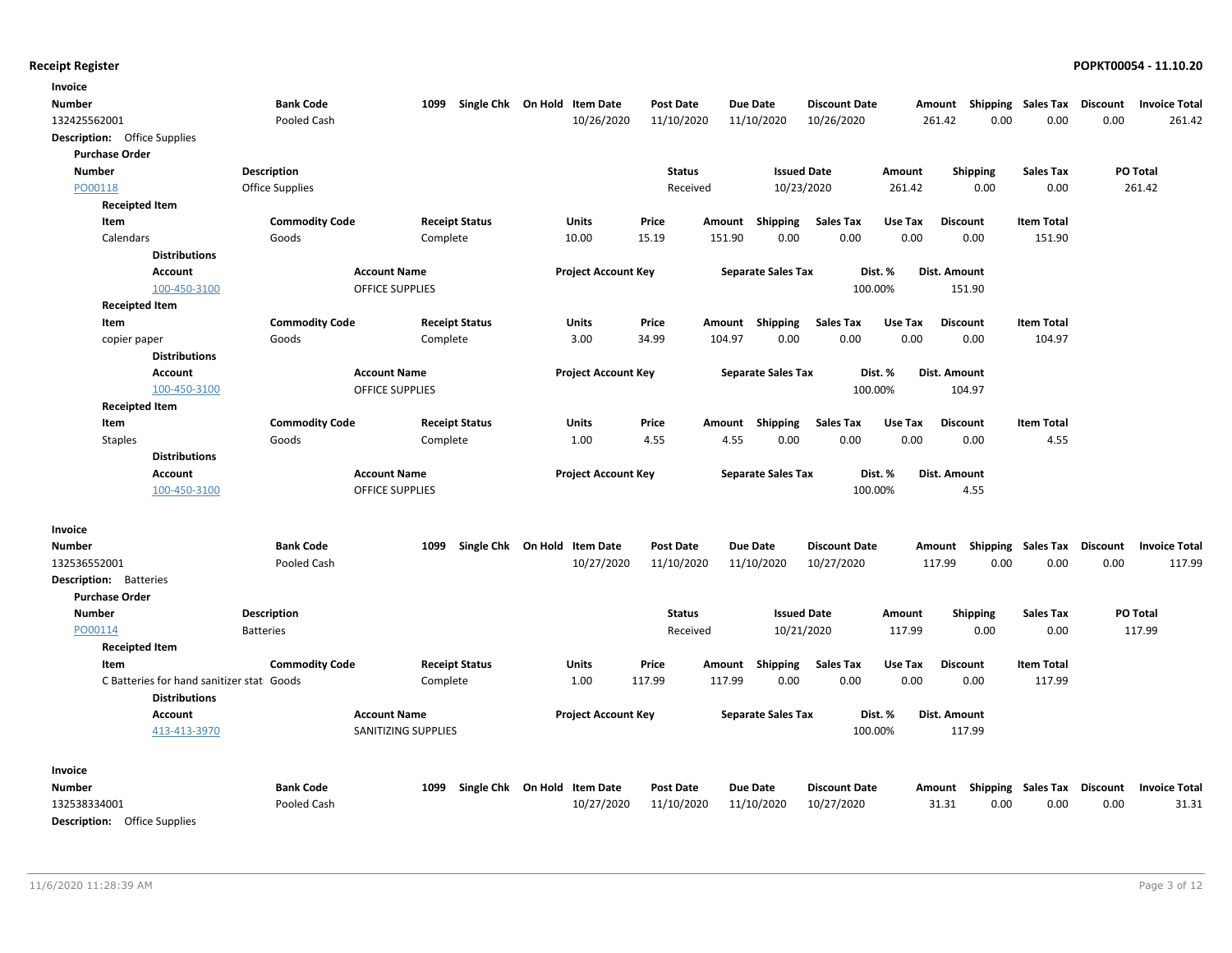| <b>Purchase Order</b>             |                        |                               |                              |                  |        |                           |                      |         |                 |                   |                                                  |       |
|-----------------------------------|------------------------|-------------------------------|------------------------------|------------------|--------|---------------------------|----------------------|---------|-----------------|-------------------|--------------------------------------------------|-------|
| <b>Number</b>                     | <b>Description</b>     |                               |                              | <b>Status</b>    |        | <b>Issued Date</b>        |                      | Amount  | <b>Shipping</b> | <b>Sales Tax</b>  | PO Total                                         |       |
| PO00103                           | <b>Office Supplies</b> |                               |                              | Received         |        | 10/20/2020                |                      | 31.31   | 0.00            | 0.00              | 31.31                                            |       |
| <b>Receipted Item</b>             |                        |                               |                              |                  |        |                           |                      |         |                 |                   |                                                  |       |
| Item                              | <b>Commodity Code</b>  | <b>Receipt Status</b>         | Units                        | Price            | Amount | <b>Shipping</b>           | <b>Sales Tax</b>     | Use Tax | <b>Discount</b> | <b>Item Total</b> |                                                  |       |
| Fasteners                         | Goods                  | Complete                      | 3.00                         | 1.02             | 3.06   | 0.00                      | 0.00                 | 0.00    | 0.00            | 3.06              |                                                  |       |
| <b>Distributions</b>              |                        |                               |                              |                  |        |                           |                      |         |                 |                   |                                                  |       |
| Account                           |                        | <b>Account Name</b>           | <b>Project Account Key</b>   |                  |        | <b>Separate Sales Tax</b> |                      | Dist. % | Dist. Amount    |                   |                                                  |       |
| 100-450-3100                      |                        | <b>OFFICE SUPPLIES</b>        |                              |                  |        |                           |                      | 100.00% | 3.06            |                   |                                                  |       |
| <b>Receipted Item</b>             |                        |                               |                              |                  |        |                           |                      |         |                 |                   |                                                  |       |
| Item                              | <b>Commodity Code</b>  | <b>Receipt Status</b>         | Units                        | Price            | Amount | Shipping                  | <b>Sales Tax</b>     | Use Tax | <b>Discount</b> | <b>Item Total</b> |                                                  |       |
| File Frame                        | Goods                  | Complete                      | 1.00                         | 18.33            | 18.33  | 0.00                      | 0.00                 | 0.00    | 0.00            | 18.33             |                                                  |       |
| <b>Distributions</b>              |                        |                               |                              |                  |        |                           |                      |         |                 |                   |                                                  |       |
| Account                           |                        | <b>Account Name</b>           | <b>Project Account Key</b>   |                  |        | <b>Separate Sales Tax</b> |                      | Dist. % | Dist. Amount    |                   |                                                  |       |
| 100-450-3100                      |                        | <b>OFFICE SUPPLIES</b>        |                              |                  |        |                           |                      | 100.00% | 18.33           |                   |                                                  |       |
| <b>Receipted Item</b>             |                        |                               |                              |                  |        |                           |                      |         |                 |                   |                                                  |       |
| Item                              | <b>Commodity Code</b>  | <b>Receipt Status</b>         | Units                        | Price            | Amount | Shipping                  | <b>Sales Tax</b>     | Use Tax | <b>Discount</b> | <b>Item Total</b> |                                                  |       |
| Hanging File Folders              | Goods                  | Complete                      | 1.00                         | 9.92             | 9.92   | 0.00                      | 0.00                 | 0.00    | 0.00            | 9.92              |                                                  |       |
| <b>Distributions</b>              |                        |                               |                              |                  |        |                           |                      |         |                 |                   |                                                  |       |
| Account                           |                        | <b>Account Name</b>           | <b>Project Account Key</b>   |                  |        | <b>Separate Sales Tax</b> |                      | Dist. % | Dist. Amount    |                   |                                                  |       |
| 100-450-3100                      |                        | <b>OFFICE SUPPLIES</b>        |                              |                  |        |                           |                      | 100.00% | 9.92            |                   |                                                  |       |
| Invoice                           |                        |                               |                              |                  |        |                           |                      |         |                 |                   |                                                  |       |
| Number                            | <b>Bank Code</b>       | 1099                          | Single Chk On Hold Item Date | <b>Post Date</b> |        | <b>Due Date</b>           | <b>Discount Date</b> |         |                 |                   | Amount Shipping Sales Tax Discount Invoice Total |       |
| 132628313001                      | Pooled Cash            |                               | 10/22/2020                   | 11/10/2020       |        | 11/10/2020                | 10/22/2020           |         | 53.87<br>0.00   | 0.00              | 0.00                                             | 53.87 |
| <b>Description:</b> Jury Supplies |                        |                               |                              |                  |        |                           |                      |         |                 |                   |                                                  |       |
| <b>Purchase Order</b>             |                        |                               |                              |                  |        |                           |                      |         |                 |                   |                                                  |       |
| <b>Number</b>                     | <b>Description</b>     |                               |                              | <b>Status</b>    |        | <b>Issued Date</b>        |                      | Amount  | <b>Shipping</b> | <b>Sales Tax</b>  | PO Total                                         |       |
| PO00127                           | <b>Jury Supplies</b>   |                               |                              | Received         |        | 10/28/2020                |                      | 53.87   | 0.00            | 0.00              | 53.87                                            |       |
| <b>Receipted Item</b>             |                        |                               |                              |                  |        |                           |                      |         |                 |                   |                                                  |       |
| Item                              | <b>Commodity Code</b>  | <b>Receipt Status</b>         | Units                        | Price            | Amount | <b>Shipping</b>           | <b>Sales Tax</b>     | Use Tax | <b>Discount</b> | <b>Item Total</b> |                                                  |       |
| Coffee                            | Goods                  | Complete                      | 2.00                         | 14.29            | 28.58  | 0.00                      | 0.00                 | 0.00    | 0.00            | 28.58             |                                                  |       |
| <b>Distributions</b>              |                        |                               |                              |                  |        |                           |                      |         |                 |                   |                                                  |       |
| Account                           |                        | <b>Account Name</b>           | <b>Project Account Key</b>   |                  |        | <b>Separate Sales Tax</b> |                      | Dist. % | Dist. Amount    |                   |                                                  |       |
| 100-435-3120                      |                        | <b>DISTRICT JURY SUPPLIES</b> |                              |                  |        |                           |                      | 100.00% | 28.58           |                   |                                                  |       |
| <b>Receipted Item</b>             |                        |                               |                              |                  |        |                           |                      |         |                 |                   |                                                  |       |
| Item                              | <b>Commodity Code</b>  | <b>Receipt Status</b>         | Units                        | Price            | Amount | Shipping                  | <b>Sales Tax</b>     | Use Tax | <b>Discount</b> | <b>Item Total</b> |                                                  |       |
| cutlery                           | Goods                  | Complete                      | 1.00                         | 25.29            | 25.29  | 0.00                      | 0.00                 | 0.00    | 0.00            | 25.29             |                                                  |       |
| <b>Distributions</b>              |                        |                               |                              |                  |        |                           |                      |         |                 |                   |                                                  |       |
| Account                           |                        | <b>Account Name</b>           | <b>Project Account Key</b>   |                  |        | <b>Separate Sales Tax</b> |                      | Dist. % | Dist. Amount    |                   |                                                  |       |
| 100-435-3120                      |                        | <b>DISTRICT JURY SUPPLIES</b> |                              |                  |        |                           |                      | 100.00% | 25.29           |                   |                                                  |       |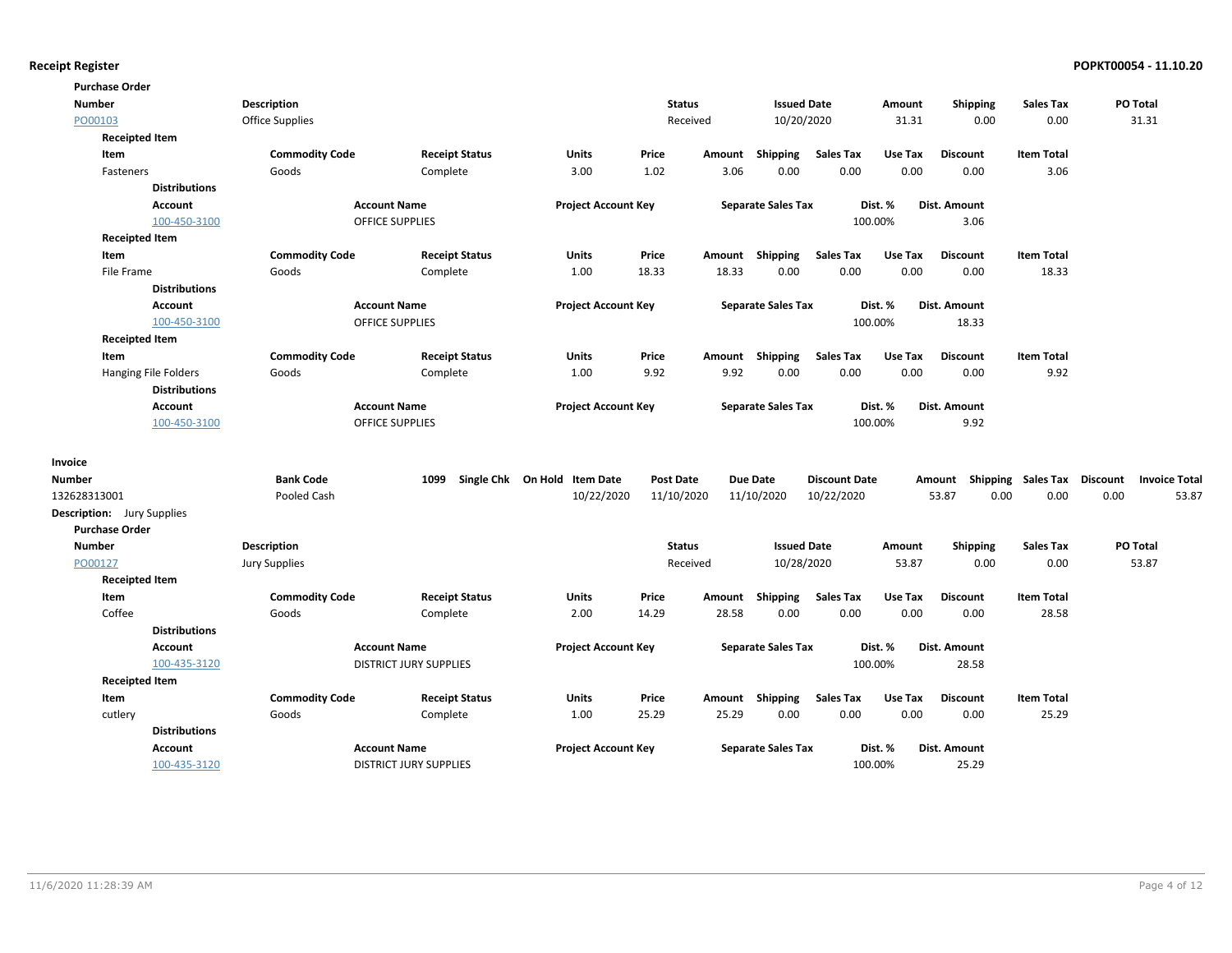| Invoice                             |                       |                        |                                   |                  |        |                           |                      |         |                 |                    |                                         |
|-------------------------------------|-----------------------|------------------------|-----------------------------------|------------------|--------|---------------------------|----------------------|---------|-----------------|--------------------|-----------------------------------------|
| Number                              | <b>Bank Code</b>      |                        | 1099 Single Chk On Hold Item Date | <b>Post Date</b> |        | <b>Due Date</b>           | <b>Discount Date</b> |         | Amount          | Shipping Sales Tax | <b>Discount</b><br><b>Invoice Total</b> |
| 132744206001                        | Pooled Cash           |                        | 10/26/2020                        | 11/10/2020       |        | 11/10/2020                | 10/26/2020           |         | 219.19<br>0.00  | 0.00               | 0.00<br>219.19                          |
| <b>Description:</b> Office Supplies |                       |                        |                                   |                  |        |                           |                      |         |                 |                    |                                         |
| <b>Purchase Order</b>               |                       |                        |                                   |                  |        |                           |                      |         |                 |                    |                                         |
| <b>Number</b>                       | Description           |                        |                                   | <b>Status</b>    |        | <b>Issued Date</b>        |                      | Amount  | <b>Shipping</b> | <b>Sales Tax</b>   | PO Total                                |
| PO00109                             | Office Supplies       |                        |                                   | Received         |        | 10/23/2020                |                      | 219.19  | 0.00            | 0.00               | 219.19                                  |
| <b>Receipted Item</b>               |                       |                        |                                   |                  |        |                           |                      |         |                 |                    |                                         |
| Item                                | <b>Commodity Code</b> | <b>Receipt Status</b>  | Units                             | Price            | Amount | Shipping                  | <b>Sales Tax</b>     | Use Tax | <b>Discount</b> | <b>Item Total</b>  |                                         |
| At a Glance                         | Goods                 | Complete               | 2.00                              | 23.19            | 46.38  | 0.00                      | 0.00                 | 0.00    | 0.00            | 46.38              |                                         |
| <b>Distributions</b>                |                       |                        |                                   |                  |        |                           |                      |         |                 |                    |                                         |
| <b>Account</b>                      |                       | <b>Account Name</b>    | <b>Project Account Key</b>        |                  |        | <b>Separate Sales Tax</b> |                      | Dist. % | Dist. Amount    |                    |                                         |
| 100-456-3100                        |                       | <b>OFFICE SUPPLIES</b> |                                   |                  |        |                           | 100.00%              |         | 46.38           |                    |                                         |
| <b>Receipted Item</b>               |                       |                        |                                   |                  |        |                           |                      |         |                 |                    |                                         |
| Item                                | <b>Commodity Code</b> | <b>Receipt Status</b>  | Units                             | Price            |        | Amount Shipping           | <b>Sales Tax</b>     | Use Tax | <b>Discount</b> | <b>Item Total</b>  |                                         |
| Manila folders                      | Goods                 | Complete               | 2.00                              | 4.90             | 9.80   | 0.00                      | 0.00                 | 0.00    | 0.00            | 9.80               |                                         |
| <b>Distributions</b>                |                       |                        |                                   |                  |        |                           |                      |         |                 |                    |                                         |
| <b>Account</b>                      |                       | <b>Account Name</b>    | <b>Project Account Key</b>        |                  |        | <b>Separate Sales Tax</b> |                      | Dist. % | Dist. Amount    |                    |                                         |
| 100-456-3100                        |                       | <b>OFFICE SUPPLIES</b> |                                   |                  |        |                           | 100.00%              |         | 9.80            |                    |                                         |
| <b>Receipted Item</b>               |                       |                        |                                   |                  |        |                           |                      |         |                 |                    |                                         |
| Item                                | <b>Commodity Code</b> | <b>Receipt Status</b>  | Units                             | Price            |        | Amount Shipping           | <b>Sales Tax</b>     | Use Tax | <b>Discount</b> | <b>Item Total</b>  |                                         |
| Mop Pads                            | Goods                 | Complete               | 1.00                              | 8.99             | 8.99   | 0.00                      | 0.00                 | 0.00    | 0.00            | 8.99               |                                         |
| <b>Distributions</b>                |                       |                        |                                   |                  |        |                           |                      |         |                 |                    |                                         |
| <b>Account</b>                      |                       | <b>Account Name</b>    | <b>Project Account Key</b>        |                  |        | <b>Separate Sales Tax</b> |                      | Dist. % | Dist. Amount    |                    |                                         |
| 100-456-3100                        |                       | <b>OFFICE SUPPLIES</b> |                                   |                  |        |                           | 100.00%              |         | 8.99            |                    |                                         |
| <b>Receipted Item</b>               |                       |                        |                                   |                  |        |                           |                      |         |                 |                    |                                         |
| Item                                | <b>Commodity Code</b> | <b>Receipt Status</b>  | Units                             | Price            | Amount | Shipping                  | <b>Sales Tax</b>     | Use Tax | <b>Discount</b> | <b>Item Total</b>  |                                         |
| Paper                               | Goods                 | Complete               | 1.00                              | 34.99            | 34.99  | 0.00                      | 0.00                 | 0.00    | 0.00            | 34.99              |                                         |
| <b>Distributions</b>                |                       |                        |                                   |                  |        |                           |                      |         |                 |                    |                                         |
| <b>Account</b>                      |                       | <b>Account Name</b>    | <b>Project Account Key</b>        |                  |        | <b>Separate Sales Tax</b> |                      | Dist. % | Dist. Amount    |                    |                                         |
| 100-456-3100                        |                       | <b>OFFICE SUPPLIES</b> |                                   |                  |        |                           | 100.00%              |         | 34.99           |                    |                                         |
| <b>Receipted Item</b>               |                       |                        |                                   |                  |        |                           |                      |         |                 |                    |                                         |
| Item                                | <b>Commodity Code</b> | <b>Receipt Status</b>  | Units                             | Price            | Amount | Shipping                  | <b>Sales Tax</b>     | Use Tax | <b>Discount</b> | <b>Item Total</b>  |                                         |
| Swiffer Mop                         | Goods                 | Complete               | 1.00                              | 36.02            | 36.02  | 0.00                      | 0.00                 | 0.00    | 0.00            | 36.02              |                                         |
| <b>Distributions</b>                |                       |                        |                                   |                  |        |                           |                      |         |                 |                    |                                         |
| Account                             |                       | <b>Account Name</b>    | <b>Project Account Key</b>        |                  |        | <b>Separate Sales Tax</b> |                      | Dist. % | Dist. Amount    |                    |                                         |
| 100-456-3100                        |                       | <b>OFFICE SUPPLIES</b> |                                   |                  |        |                           | 100.00%              |         | 36.02           |                    |                                         |
| <b>Receipted Item</b>               |                       |                        |                                   |                  |        |                           |                      |         |                 |                    |                                         |
| Item                                | <b>Commodity Code</b> | <b>Receipt Status</b>  | Units                             | Price            | Amount | Shipping                  | <b>Sales Tax</b>     | Use Tax | <b>Discount</b> | <b>Item Total</b>  |                                         |
| Toner                               | Goods                 | Complete               | 1.00                              | 83.01            | 83.01  | 0.00                      | 0.00                 | 0.00    | 0.00            | 83.01              |                                         |
| <b>Distributions</b>                |                       |                        |                                   |                  |        |                           |                      |         |                 |                    |                                         |
| <b>Account</b>                      |                       | <b>Account Name</b>    | <b>Project Account Key</b>        |                  |        | <b>Separate Sales Tax</b> |                      | Dist. % | Dist. Amount    |                    |                                         |
| 100-456-3100                        |                       | OFFICE SUPPLIES        |                                   |                  |        |                           | 100.00%              |         | 83.01           |                    |                                         |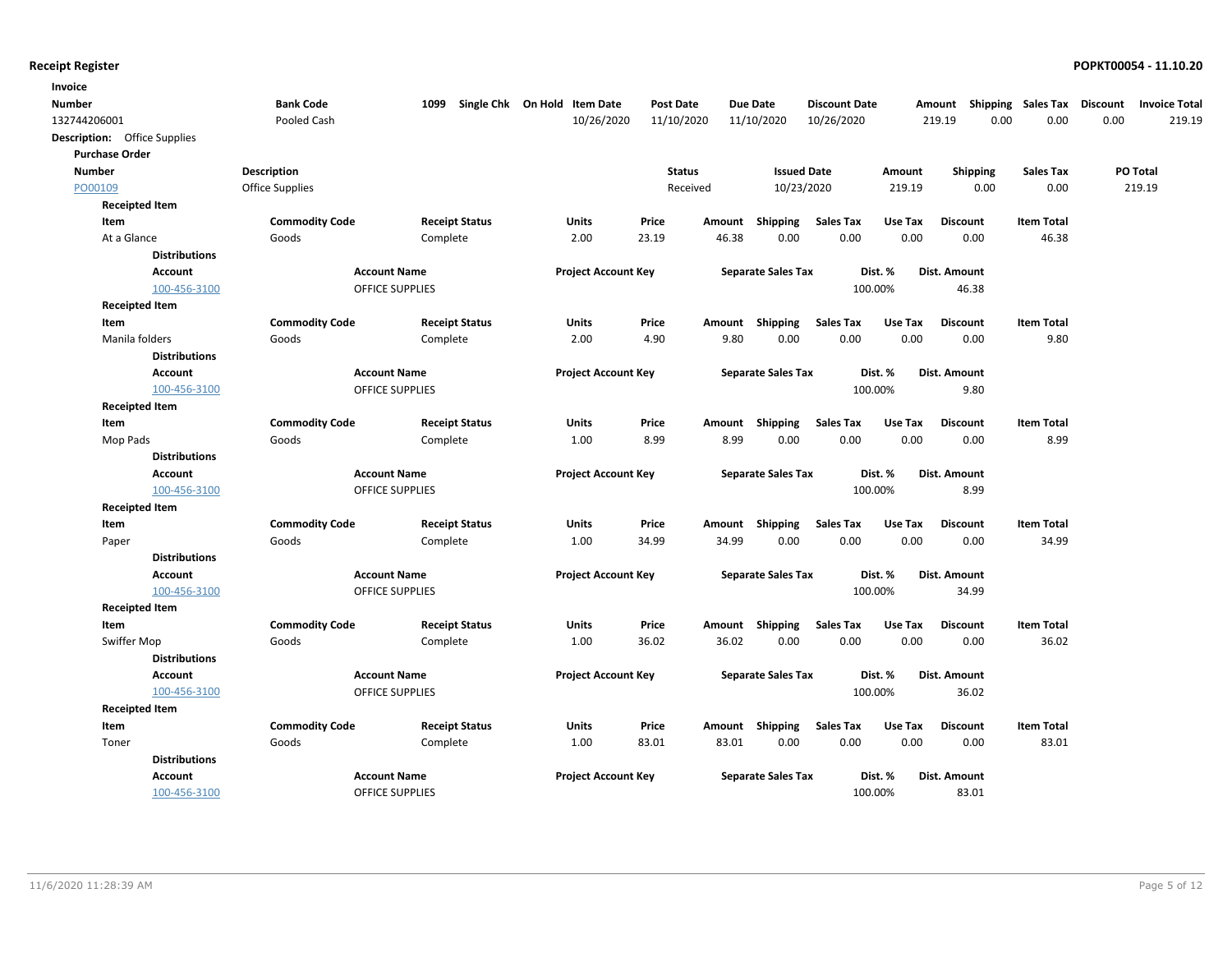| Invoice       |                                       |                          |                          |                                   |                  |        |                           |                      |         |                 |                    |                                         |
|---------------|---------------------------------------|--------------------------|--------------------------|-----------------------------------|------------------|--------|---------------------------|----------------------|---------|-----------------|--------------------|-----------------------------------------|
| Number        |                                       | <b>Bank Code</b>         |                          | 1099 Single Chk On Hold Item Date | <b>Post Date</b> |        | <b>Due Date</b>           | <b>Discount Date</b> |         | Amount          | Shipping Sales Tax | <b>Discount</b><br><b>Invoice Total</b> |
| 134105748001  |                                       | Pooled Cash              |                          | 10/29/2020                        | 11/10/2020       |        | 11/10/2020                | 10/29/2020           |         | 88.52           | 0.00<br>0.00       | 0.00<br>88.52                           |
|               | <b>Description:</b> Election Supplies |                          |                          |                                   |                  |        |                           |                      |         |                 |                    |                                         |
|               | <b>Purchase Order</b>                 |                          |                          |                                   |                  |        |                           |                      |         |                 |                    |                                         |
| <b>Number</b> |                                       | Description              |                          |                                   | <b>Status</b>    |        | <b>Issued Date</b>        |                      | Amount  | <b>Shipping</b> | <b>Sales Tax</b>   | PO Total                                |
| PO00125       |                                       | <b>Election Supplies</b> |                          |                                   | Received         |        | 10/28/2020                |                      | 88.52   | 0.00            | 0.00               | 88.52                                   |
|               | <b>Receipted Item</b>                 |                          |                          |                                   |                  |        |                           |                      |         |                 |                    |                                         |
|               | Item                                  | <b>Commodity Code</b>    | <b>Receipt Status</b>    | Units                             | Price            | Amount | Shipping                  | <b>Sales Tax</b>     | Use Tax | <b>Discount</b> | <b>Item Total</b>  |                                         |
|               | <b>Binders</b>                        | Goods                    | Complete                 | 4.00                              | 3.40             | 13.60  | 0.00                      | 0.00                 | 0.00    | 0.00            | 13.60              |                                         |
|               | <b>Distributions</b>                  |                          |                          |                                   |                  |        |                           |                      |         |                 |                    |                                         |
|               | <b>Account</b>                        |                          | <b>Account Name</b>      | <b>Project Account Key</b>        |                  |        | <b>Separate Sales Tax</b> |                      | Dist. % | Dist. Amount    |                    |                                         |
|               | 100-404-3100                          |                          | <b>ELECTION SUPPLIES</b> |                                   |                  |        |                           | 100.00%              |         | 13.60           |                    |                                         |
|               | <b>Receipted Item</b>                 |                          |                          |                                   |                  |        |                           |                      |         |                 |                    |                                         |
|               | Item                                  | <b>Commodity Code</b>    | <b>Receipt Status</b>    | Units                             | Price            |        | Amount Shipping           | <b>Sales Tax</b>     | Use Tax | <b>Discount</b> | <b>Item Total</b>  |                                         |
|               | Clips                                 | Goods                    | Complete                 | 2.00                              | 1.46             | 2.92   | 0.00                      | 0.00                 | 0.00    | 0.00            | 2.92               |                                         |
|               | <b>Distributions</b>                  |                          |                          |                                   |                  |        |                           |                      |         |                 |                    |                                         |
|               | <b>Account</b>                        |                          | <b>Account Name</b>      | <b>Project Account Key</b>        |                  |        | <b>Separate Sales Tax</b> |                      | Dist. % | Dist. Amount    |                    |                                         |
|               | 100-404-3100                          |                          | <b>ELECTION SUPPLIES</b> |                                   |                  |        |                           | 100.00%              |         | 2.92            |                    |                                         |
|               | <b>Receipted Item</b>                 |                          |                          |                                   |                  |        |                           |                      |         |                 |                    |                                         |
|               | Item                                  | <b>Commodity Code</b>    | <b>Receipt Status</b>    | Units                             | Price            |        | Amount Shipping           | <b>Sales Tax</b>     | Use Tax | <b>Discount</b> | <b>Item Total</b>  |                                         |
|               | Clips                                 | Goods                    | Complete                 | 1.00                              | 7.55             | 7.55   | 0.00                      | 0.00                 | 0.00    | 0.00            | 7.55               |                                         |
|               | <b>Distributions</b>                  |                          |                          |                                   |                  |        |                           |                      |         |                 |                    |                                         |
|               | <b>Account</b>                        |                          | <b>Account Name</b>      | <b>Project Account Key</b>        |                  |        | <b>Separate Sales Tax</b> |                      | Dist. % | Dist. Amount    |                    |                                         |
|               | 100-404-3100                          |                          | <b>ELECTION SUPPLIES</b> |                                   |                  |        |                           | 100.00%              |         | 7.55            |                    |                                         |
|               | <b>Receipted Item</b>                 |                          |                          |                                   |                  |        |                           |                      |         |                 |                    |                                         |
|               | Item                                  | <b>Commodity Code</b>    | <b>Receipt Status</b>    | Units                             | Price            | Amount | Shipping                  | <b>Sales Tax</b>     | Use Tax | <b>Discount</b> | <b>Item Total</b>  |                                         |
|               | Paper                                 | Goods                    | Complete                 | 1.00                              | 29.99            | 29.99  | 0.00                      | 0.00                 | 0.00    | 0.00            | 29.99              |                                         |
|               | <b>Distributions</b>                  |                          |                          |                                   |                  |        |                           |                      |         |                 |                    |                                         |
|               | <b>Account</b>                        |                          | <b>Account Name</b>      | <b>Project Account Key</b>        |                  |        | <b>Separate Sales Tax</b> |                      | Dist. % | Dist. Amount    |                    |                                         |
|               | 100-404-3100                          |                          | <b>ELECTION SUPPLIES</b> |                                   |                  |        |                           | 100.00%              |         | 29.99           |                    |                                         |
|               | <b>Receipted Item</b>                 |                          |                          |                                   |                  |        |                           |                      |         |                 |                    |                                         |
|               | Item                                  | <b>Commodity Code</b>    | <b>Receipt Status</b>    | Units                             | Price            | Amount | Shipping                  | <b>Sales Tax</b>     | Use Tax | <b>Discount</b> | <b>Item Total</b>  |                                         |
|               | Paper CLips                           | Goods                    | Complete                 | 1.00                              | 5.17             | 5.17   | 0.00                      | 0.00                 | 0.00    | 0.00            | 5.17               |                                         |
|               | <b>Distributions</b>                  |                          |                          |                                   |                  |        |                           |                      |         |                 |                    |                                         |
|               | Account                               |                          | <b>Account Name</b>      | <b>Project Account Key</b>        |                  |        | <b>Separate Sales Tax</b> |                      | Dist. % | Dist. Amount    |                    |                                         |
|               | 100-404-3100                          |                          | <b>ELECTION SUPPLIES</b> |                                   |                  |        |                           | 100.00%              |         | 5.17            |                    |                                         |
|               | <b>Receipted Item</b>                 |                          |                          |                                   |                  |        |                           |                      |         |                 |                    |                                         |
|               | Item                                  | <b>Commodity Code</b>    | <b>Receipt Status</b>    | Units                             | Price            | Amount | Shipping                  | <b>Sales Tax</b>     | Use Tax | <b>Discount</b> | <b>Item Total</b>  |                                         |
|               | Pens                                  | Goods                    | Complete                 | 2.00                              | 4.29             | 8.58   | 0.00                      | 0.00                 | 0.00    | 0.00            | 8.58               |                                         |
|               | <b>Distributions</b>                  |                          |                          |                                   |                  |        |                           |                      |         |                 |                    |                                         |
|               | <b>Account</b>                        |                          | <b>Account Name</b>      | <b>Project Account Key</b>        |                  |        | <b>Separate Sales Tax</b> |                      | Dist. % | Dist. Amount    |                    |                                         |
|               | 100-404-3100                          |                          | <b>ELECTION SUPPLIES</b> |                                   |                  |        |                           | 100.00%              |         | 8.58            |                    |                                         |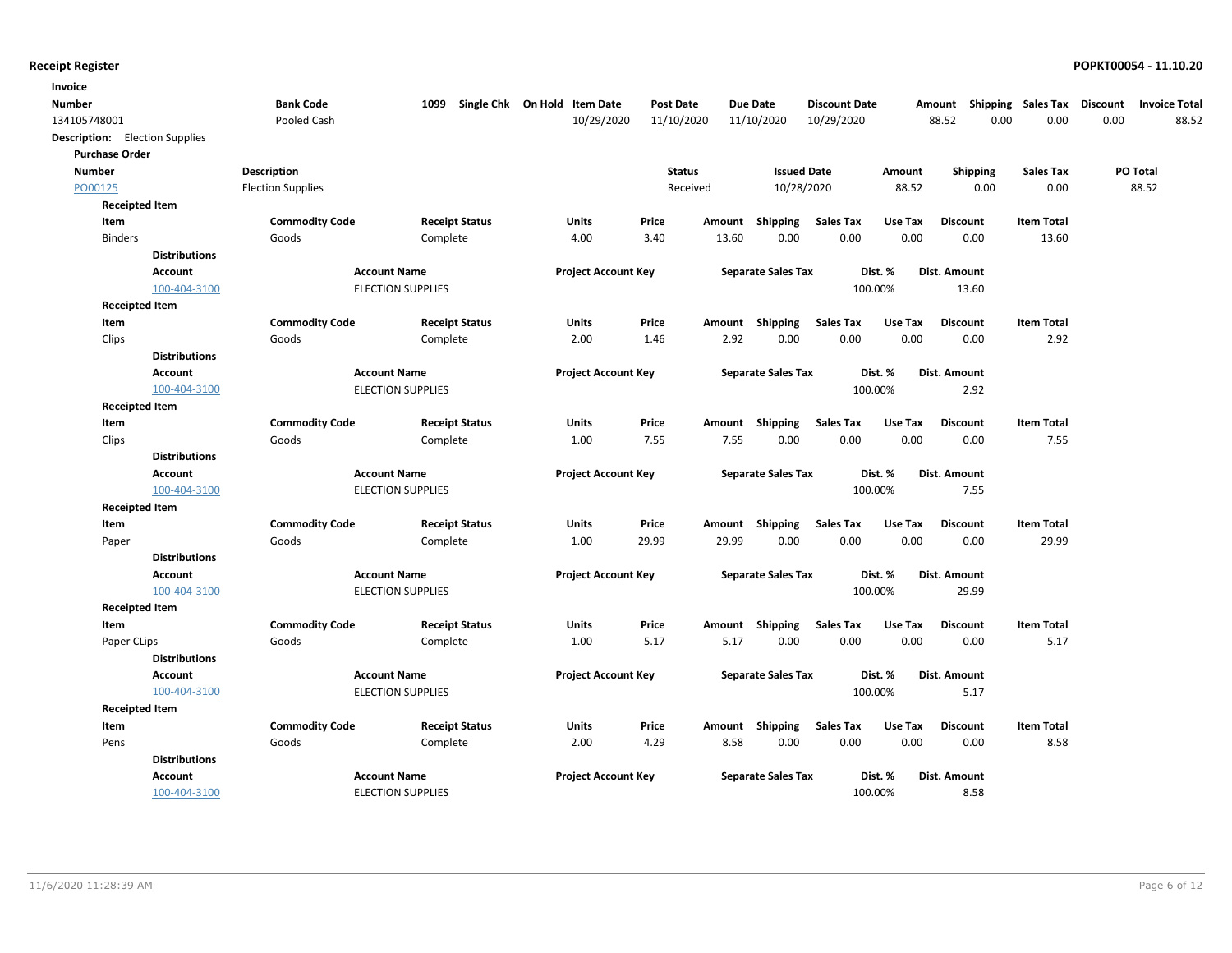| <b>Receipted Item</b>                 |                          |                          |                          |                              |                  |        |                           |                      |                               |                                                  |                   |                       |                      |
|---------------------------------------|--------------------------|--------------------------|--------------------------|------------------------------|------------------|--------|---------------------------|----------------------|-------------------------------|--------------------------------------------------|-------------------|-----------------------|----------------------|
| Item                                  |                          | <b>Commodity Code</b>    | <b>Receipt Status</b>    | Units                        | Price            | Amount | Shipping                  | <b>Sales Tax</b>     | Use Tax                       | <b>Discount</b>                                  | <b>Item Total</b> |                       |                      |
| <b>Red Flairs</b>                     |                          | Goods                    | Complete                 | 1.00                         | 12.87            | 12.87  | 0.00                      | 0.00                 | 0.00                          | 0.00                                             | 12.87             |                       |                      |
|                                       | <b>Distributions</b>     |                          |                          |                              |                  |        |                           |                      |                               |                                                  |                   |                       |                      |
|                                       | <b>Account</b>           |                          | <b>Account Name</b>      | <b>Project Account Key</b>   |                  |        | <b>Separate Sales Tax</b> |                      | Dist. %                       | Dist. Amount                                     |                   |                       |                      |
|                                       | 100-404-3100             |                          | <b>ELECTION SUPPLIES</b> |                              |                  |        |                           | 100.00%              |                               | 12.87                                            |                   |                       |                      |
| <b>Receipted Item</b>                 |                          |                          |                          |                              |                  |        |                           |                      |                               |                                                  |                   |                       |                      |
| Item                                  |                          | <b>Commodity Code</b>    | <b>Receipt Status</b>    | Units                        | Price            |        | Amount Shipping           | <b>Sales Tax</b>     | Use Tax                       | <b>Discount</b>                                  | <b>Item Total</b> |                       |                      |
| Sharpies                              |                          | Goods                    | Complete                 | 1.00                         | 7.84             | 7.84   | 0.00                      | 0.00                 | 0.00                          | 0.00                                             | 7.84              |                       |                      |
|                                       | <b>Distributions</b>     |                          |                          |                              |                  |        |                           |                      |                               |                                                  |                   |                       |                      |
|                                       | <b>Account</b>           |                          | <b>Account Name</b>      | <b>Project Account Key</b>   |                  |        | <b>Separate Sales Tax</b> |                      | Dist. %                       | Dist. Amount                                     |                   |                       |                      |
|                                       | 100-404-3100             |                          | <b>ELECTION SUPPLIES</b> |                              |                  |        |                           | 100.00%              |                               | 7.84                                             |                   |                       |                      |
|                                       |                          |                          |                          |                              |                  |        |                           |                      |                               |                                                  |                   |                       |                      |
| Invoice                               |                          |                          |                          |                              |                  |        |                           |                      |                               |                                                  |                   |                       |                      |
| <b>Number</b>                         |                          | <b>Bank Code</b>         | 1099                     | Single Chk On Hold Item Date | <b>Post Date</b> |        | <b>Due Date</b>           | <b>Discount Date</b> |                               | Amount Shipping Sales Tax Discount Invoice Total |                   |                       |                      |
| 134108630001                          |                          | Pooled Cash              |                          | 10/29/2020                   | 11/10/2020       |        | 11/10/2020                | 10/29/2020           |                               | 69.90<br>0.00                                    | 0.00              | 0.00                  | 69.90                |
| <b>Description:</b> Election Supplies |                          |                          |                          |                              |                  |        |                           |                      |                               |                                                  |                   |                       |                      |
| <b>Purchase Order</b>                 |                          |                          |                          |                              |                  |        |                           |                      |                               |                                                  |                   |                       |                      |
| <b>Number</b>                         |                          | Description              |                          |                              | <b>Status</b>    |        | <b>Issued Date</b>        |                      | Amount                        | <b>Shipping</b>                                  | <b>Sales Tax</b>  |                       | PO Total             |
| PO00125                               |                          | <b>Election Supplies</b> |                          |                              | Received         |        | 10/28/2020                |                      | 69.90                         | 0.00                                             | 0.00              |                       | 69.90                |
| <b>Receipted Item</b>                 |                          |                          |                          |                              |                  |        |                           |                      |                               |                                                  |                   |                       |                      |
| Item                                  |                          | <b>Commodity Code</b>    | <b>Receipt Status</b>    | Units                        | Price            | Amount | Shipping                  | <b>Sales Tax</b>     | Use Tax                       | <b>Discount</b>                                  | <b>Item Total</b> |                       |                      |
| <b>Binders</b>                        |                          | Goods                    | Complete                 | 10.00                        | 6.99             | 69.90  | 0.00                      | 0.00                 | 0.00                          | 0.00                                             | 69.90             |                       |                      |
|                                       | <b>Distributions</b>     |                          |                          |                              |                  |        |                           |                      |                               |                                                  |                   |                       |                      |
|                                       | Account                  |                          | <b>Account Name</b>      | <b>Project Account Key</b>   |                  |        | <b>Separate Sales Tax</b> |                      | Dist. %                       | Dist. Amount                                     |                   |                       |                      |
|                                       | 100-404-3100             |                          | <b>ELECTION SUPPLIES</b> |                              |                  |        |                           | 100.00%              |                               | 69.90                                            |                   |                       |                      |
|                                       |                          |                          |                          |                              |                  |        |                           |                      |                               |                                                  |                   |                       |                      |
| <b>Vendor Number</b>                  | <b>Vendor Name</b>       |                          |                          |                              |                  |        |                           |                      | <b>Vendor Total Discount:</b> |                                                  | 0.00              | <b>Invoice Total:</b> | 1,093.29             |
| 00336                                 | <b>QUILL CORPORATION</b> |                          |                          |                              |                  |        |                           |                      |                               |                                                  |                   |                       |                      |
| Invoice                               |                          |                          |                          |                              |                  |        |                           |                      |                               |                                                  |                   |                       |                      |
| <b>Number</b>                         |                          | <b>Bank Code</b>         | 1099                     | Single Chk On Hold Item Date | <b>Post Date</b> |        | Due Date                  | <b>Discount Date</b> |                               | Amount Shipping Sales Tax Discount               |                   |                       | <b>Invoice Total</b> |
| 11376239                              |                          | Pooled Cash              |                          | 10/15/2020                   | 11/10/2020       |        | 11/10/2020                | 10/15/2020           |                               | 193.30<br>0.00                                   | 0.00              | 0.00                  | 193.30               |
| <b>Description:</b> Office Supplies   |                          |                          |                          |                              |                  |        |                           |                      |                               |                                                  |                   |                       |                      |
| <b>Purchase Order</b>                 |                          |                          |                          |                              |                  |        |                           |                      |                               |                                                  |                   |                       |                      |
| <b>Number</b>                         |                          | <b>Description</b>       |                          |                              | <b>Status</b>    |        | <b>Issued Date</b>        |                      | Amount                        | <b>Shipping</b>                                  | Sales Tax         |                       | <b>PO Total</b>      |
| PO00077                               |                          | Office Supplies          |                          |                              | Received         |        | 10/14/2020                |                      | 11.99                         | 0.00                                             | 0.00              |                       | 11.99                |
| <b>Receipted Item</b>                 |                          |                          |                          |                              |                  |        |                           |                      |                               |                                                  |                   |                       |                      |
| Item                                  |                          | <b>Commodity Code</b>    | <b>Receipt Status</b>    | Units                        | Price            | Amount | Shipping                  | <b>Sales Tax</b>     | Use Tax                       | <b>Discount</b>                                  | <b>Item Total</b> |                       |                      |
| Desk Calendar                         |                          | Goods                    | Complete                 | 1.00                         | 11.99            | 11.99  | 0.00                      | 0.00                 | 0.00                          | 0.00                                             | 11.99             |                       |                      |
|                                       | <b>Distributions</b>     |                          |                          |                              |                  |        |                           |                      |                               |                                                  |                   |                       |                      |
|                                       | <b>Account</b>           |                          | <b>Account Name</b>      | <b>Project Account Key</b>   |                  |        | <b>Separate Sales Tax</b> |                      | Dist. %                       | Dist. Amount                                     |                   |                       |                      |
|                                       | 100-475-3100             |                          | <b>OFFICE SUPPLIES</b>   |                              |                  |        |                           | 100.00%              |                               | 11.99                                            |                   |                       |                      |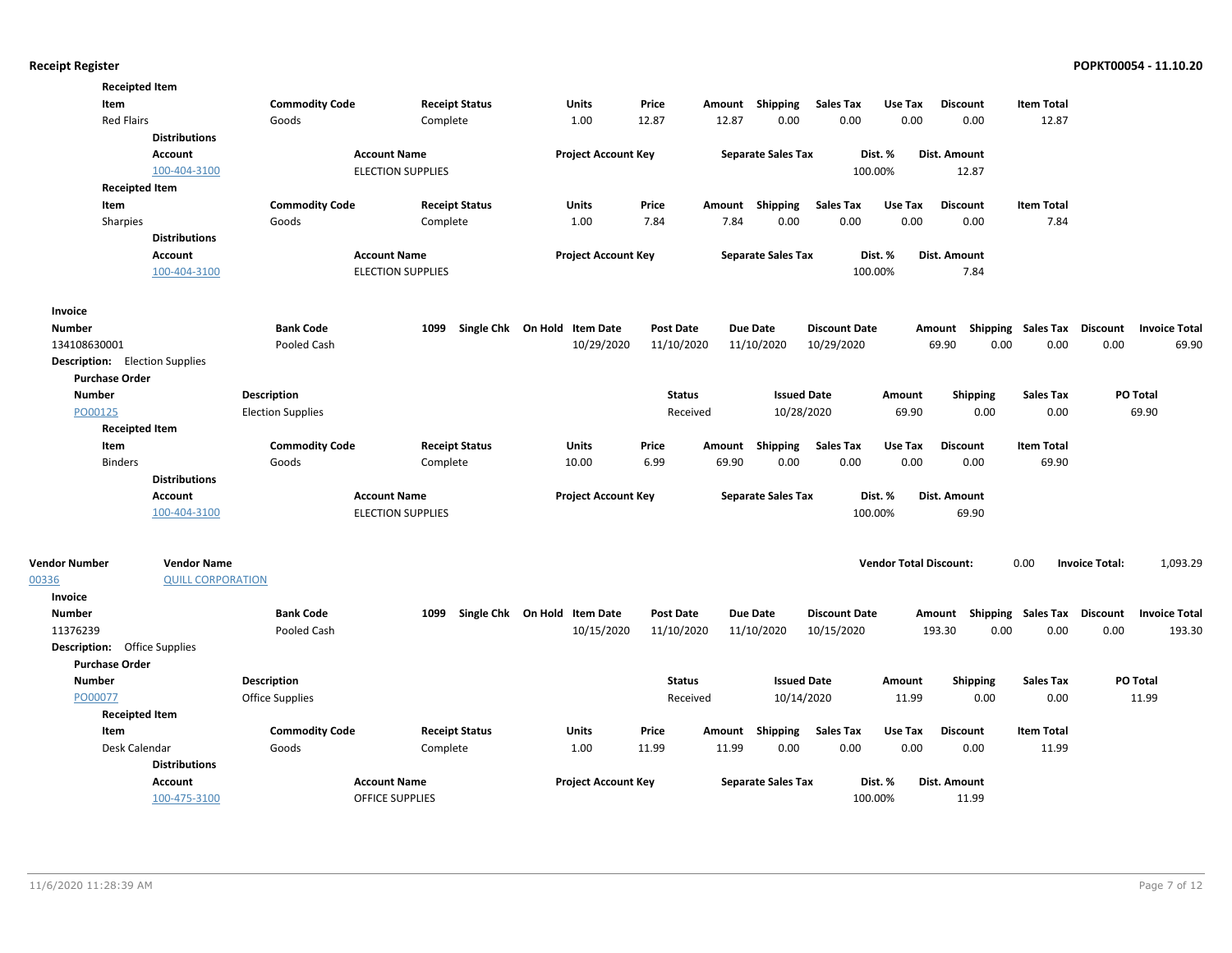| <b>Purchase Order</b>                   |                                  |                       |                         |                              |                  |                 |                           |                      |                               |                     |                           |                                                  |
|-----------------------------------------|----------------------------------|-----------------------|-------------------------|------------------------------|------------------|-----------------|---------------------------|----------------------|-------------------------------|---------------------|---------------------------|--------------------------------------------------|
| <b>Number</b>                           |                                  | <b>Description</b>    |                         |                              | <b>Status</b>    |                 | <b>Issued Date</b>        |                      | Amount                        | <b>Shipping</b>     | <b>Sales Tax</b>          | PO Total                                         |
| PO00108                                 |                                  | Pen Refills           |                         |                              | Received         |                 | 10/23/2020                |                      | 9.18                          | 0.00                | 0.00                      | 9.18                                             |
|                                         | <b>Receipted Item</b>            |                       |                         |                              |                  |                 |                           |                      |                               |                     |                           |                                                  |
| Item                                    |                                  | <b>Commodity Code</b> | <b>Receipt Status</b>   | Units                        | Price            | Amount          | Shipping                  | <b>Sales Tax</b>     | Use Tax                       | <b>Discount</b>     | <b>Item Total</b>         |                                                  |
| <b>Pentel Refills</b>                   |                                  | Goods                 | Complete                | 2.00                         | 4.59             | 9.18            | 0.00                      | 0.00                 | 0.00                          | 0.00                | 9.18                      |                                                  |
|                                         | <b>Distributions</b>             |                       |                         |                              |                  |                 |                           |                      |                               |                     |                           |                                                  |
|                                         | <b>Account</b>                   |                       | <b>Account Name</b>     | <b>Project Account Key</b>   |                  |                 | <b>Separate Sales Tax</b> |                      | Dist. %                       | <b>Dist. Amount</b> |                           |                                                  |
|                                         | 100-495-3100                     |                       | <b>OFFICE SUPPLIES</b>  |                              |                  |                 |                           |                      | 100.00%                       | 9.18                |                           |                                                  |
| <b>Purchase Order</b>                   |                                  |                       |                         |                              |                  |                 |                           |                      |                               |                     |                           |                                                  |
| <b>Number</b>                           |                                  | <b>Description</b>    |                         |                              | <b>Status</b>    |                 | <b>Issued Date</b>        |                      | Amount                        | <b>Shipping</b>     | <b>Sales Tax</b>          | PO Total                                         |
| PO00077                                 |                                  | Office Supplies       |                         |                              | Received         |                 | 10/14/2020                |                      | 172.13                        | 0.00                | 0.00                      | 172.13                                           |
|                                         | <b>Receipted Item</b>            |                       |                         |                              |                  |                 |                           |                      |                               |                     |                           |                                                  |
| Item                                    |                                  | <b>Commodity Code</b> | <b>Receipt Status</b>   | Units                        | Price            | Amount Shipping |                           | <b>Sales Tax</b>     | Use Tax                       | <b>Discount</b>     | <b>Item Total</b>         |                                                  |
| Planner                                 |                                  | Goods                 | Complete                | 7.00                         | 24.59            | 172.13          | 0.00                      | 0.00                 | 0.00                          | 0.00                | 172.13                    |                                                  |
|                                         | <b>Distributions</b>             |                       |                         |                              |                  |                 |                           |                      |                               |                     |                           |                                                  |
|                                         | Account                          |                       | <b>Account Name</b>     | <b>Project Account Key</b>   |                  |                 | <b>Separate Sales Tax</b> |                      | Dist. %                       | Dist. Amount        |                           |                                                  |
|                                         | 100-475-3100                     |                       | <b>OFFICE SUPPLIES</b>  |                              |                  |                 |                           |                      | 100.00%                       | 172.13              |                           |                                                  |
| Invoice                                 |                                  |                       |                         |                              |                  |                 |                           |                      |                               |                     |                           |                                                  |
| <b>Number</b>                           |                                  | <b>Bank Code</b>      | 1099                    | Single Chk On Hold Item Date | <b>Post Date</b> | Due Date        |                           | <b>Discount Date</b> |                               | Amount              | <b>Shipping Sales Tax</b> | <b>Discount</b><br><b>Invoice Total</b>          |
| 11654698                                |                                  | Pooled Cash           |                         | 10/26/2020                   | 11/10/2020       |                 | 11/10/2020                | 10/26/2020           |                               | 899.99<br>0.00      | 0.00                      | 0.00<br>899.99                                   |
| Description: Projector                  |                                  |                       |                         |                              |                  |                 |                           |                      |                               |                     |                           |                                                  |
| <b>Purchase Order</b>                   |                                  |                       |                         |                              |                  |                 |                           |                      |                               |                     |                           |                                                  |
| <b>Number</b>                           |                                  | <b>Description</b>    |                         |                              | <b>Status</b>    |                 | <b>Issued Date</b>        |                      | Amount                        | <b>Shipping</b>     | <b>Sales Tax</b>          | PO Total                                         |
| PO00132                                 |                                  | Projector             |                         |                              | Received         |                 | 11/2/2020                 |                      | 899.99                        | 0.00                | 0.00                      | 899.99                                           |
|                                         | <b>Receipted Item</b>            |                       |                         |                              |                  |                 |                           |                      |                               |                     |                           |                                                  |
| Item                                    |                                  | <b>Commodity Code</b> | <b>Receipt Status</b>   | Units                        | Price            | Amount          | Shipping                  | <b>Sales Tax</b>     | Use Tax                       | <b>Discount</b>     | <b>Item Total</b>         |                                                  |
|                                         | Projector (Majestic)             | Goods                 | Complete                | 1.00                         | 899.99           | 899.99          | 0.00                      | 0.00                 | 0.00                          | 0.00                | 899.99                    |                                                  |
|                                         | <b>Distributions</b>             |                       |                         |                              |                  |                 |                           |                      |                               |                     |                           |                                                  |
|                                         | <b>Account</b>                   |                       | <b>Account Name</b>     | <b>Project Account Key</b>   |                  |                 | <b>Separate Sales Tax</b> |                      | Dist. %                       | Dist. Amount        |                           |                                                  |
|                                         | 413-413-5720                     |                       | <b>OFFICE EQUIPMENT</b> |                              |                  |                 |                           |                      | 100.00%                       | 899.99              |                           |                                                  |
|                                         |                                  |                       |                         |                              |                  |                 |                           |                      |                               |                     |                           |                                                  |
| <b>Vendor Number</b>                    | <b>Vendor Name</b>               |                       |                         |                              |                  |                 |                           |                      | <b>Vendor Total Discount:</b> |                     | 0.00                      | 508.42<br><b>Invoice Total:</b>                  |
| 00478                                   | <b>REINERT PAPER &amp; CHEMI</b> |                       |                         |                              |                  |                 |                           |                      |                               |                     |                           |                                                  |
| Invoice                                 |                                  |                       |                         |                              |                  |                 |                           |                      |                               |                     |                           |                                                  |
| <b>Number</b>                           |                                  | <b>Bank Code</b>      | 1099                    | Single Chk On Hold Item Date | <b>Post Date</b> | Due Date        |                           | <b>Discount Date</b> |                               |                     |                           | Amount Shipping Sales Tax Discount Invoice Total |
| 418335                                  |                                  | Pooled Cash           |                         | 11/2/2020                    | 11/10/2020       |                 | 11/10/2020                | 11/2/2020            |                               | 393.50<br>0.00      | 0.00                      | 393.50<br>0.00                                   |
| <b>Description:</b> Janitorial Supplies |                                  |                       |                         |                              |                  |                 |                           |                      |                               |                     |                           |                                                  |
| <b>Purchase Order</b>                   |                                  |                       |                         |                              |                  |                 |                           |                      |                               |                     |                           |                                                  |
| <b>Number</b>                           |                                  | <b>Description</b>    |                         |                              | <b>Status</b>    |                 | <b>Issued Date</b>        |                      | Amount                        | <b>Shipping</b>     | <b>Sales Tax</b>          | PO Total                                         |
| PO00133                                 |                                  | Janitorial Supplies   |                         |                              | Received         |                 | 11/2/2020                 |                      | 393.50                        | 0.00                | 0.00                      | 393.50                                           |
|                                         |                                  |                       |                         |                              |                  |                 |                           |                      |                               |                     |                           |                                                  |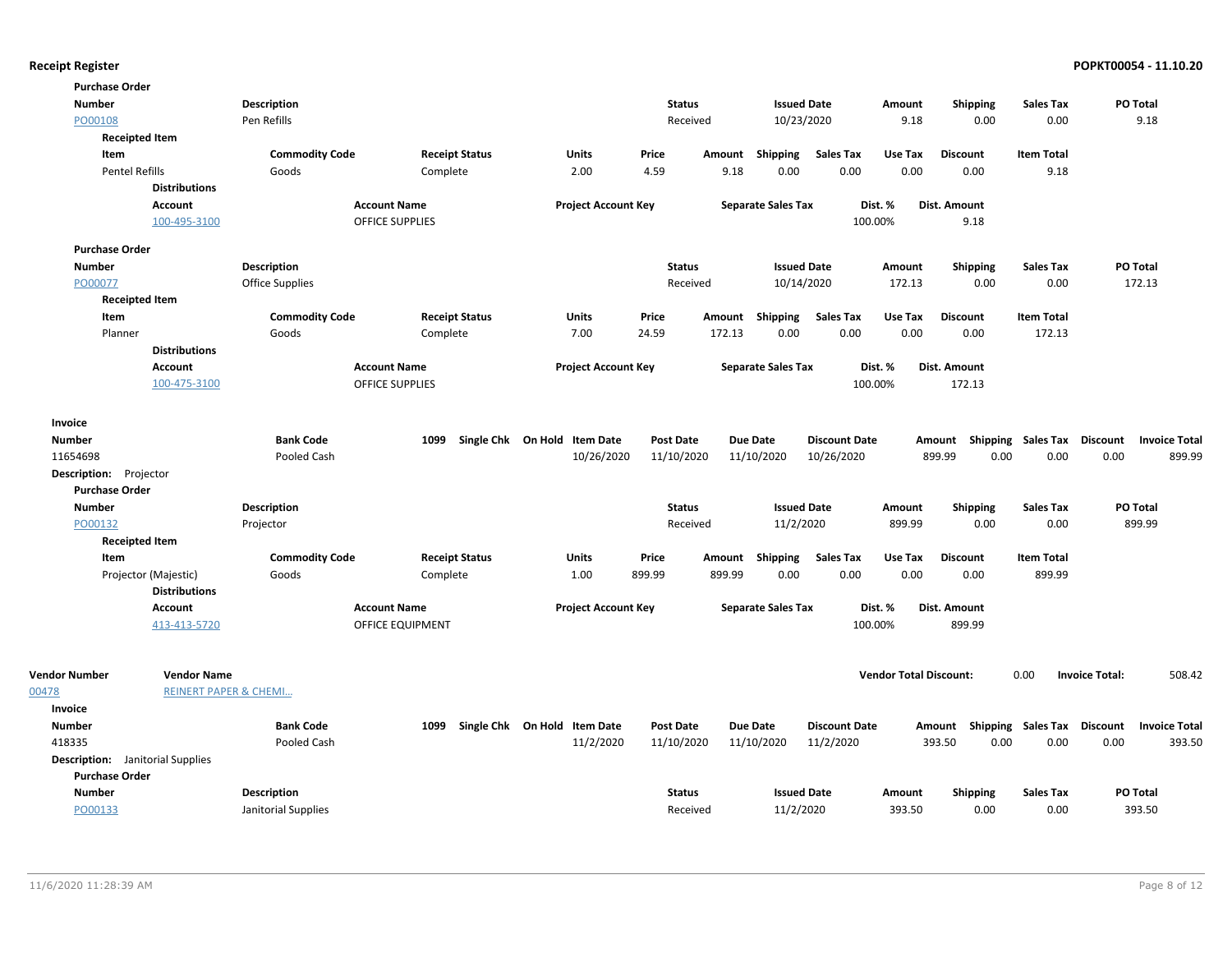| <b>Receipted Item</b>        |                       |                         |                            |       |        |                           |                  |         |                     |                   |
|------------------------------|-----------------------|-------------------------|----------------------------|-------|--------|---------------------------|------------------|---------|---------------------|-------------------|
| Item                         | <b>Commodity Code</b> | <b>Receipt Status</b>   | Units                      | Price | Amount | <b>Shipping</b>           | <b>Sales Tax</b> | Use Tax | <b>Discount</b>     | <b>Item Total</b> |
| <b>BSA Brown Roll towels</b> | Goods                 | Complete                | 1.00                       | 35.97 | 35.97  | 0.00                      | 0.00             | 0.00    | 0.00                | 35.97             |
| <b>Distributions</b>         |                       |                         |                            |       |        |                           |                  |         |                     |                   |
| <b>Account</b>               |                       | <b>Account Name</b>     | <b>Project Account Key</b> |       |        | <b>Separate Sales Tax</b> |                  | Dist. % | <b>Dist. Amount</b> |                   |
| 100-518-3320                 |                       | <b>JANITOR SUPPLIES</b> |                            |       |        |                           |                  | 100.00% | 35.97               |                   |
| <b>Receipted Item</b>        |                       |                         |                            |       |        |                           |                  |         |                     |                   |
| Item                         | <b>Commodity Code</b> | <b>Receipt Status</b>   | Units                      | Price | Amount | <b>Shipping</b>           | <b>Sales Tax</b> | Use Tax | <b>Discount</b>     | <b>Item Total</b> |
| <b>Center Pull Towels</b>    | Goods                 | Complete                | 2.00                       | 26.08 | 52.16  | 0.00                      | 0.00             | 0.00    | 0.00                | 52.16             |
| <b>Distributions</b>         |                       |                         |                            |       |        |                           |                  |         |                     |                   |
| Account                      |                       | <b>Account Name</b>     | <b>Project Account Key</b> |       |        | <b>Separate Sales Tax</b> |                  | Dist. % | <b>Dist. Amount</b> |                   |
| 100-518-3320                 |                       | <b>JANITOR SUPPLIES</b> |                            |       |        |                           |                  | 100.00% | 52.16               |                   |
| <b>Receipted Item</b>        |                       |                         |                            |       |        |                           |                  |         |                     |                   |
| Item                         | <b>Commodity Code</b> | <b>Receipt Status</b>   | Units                      | Price | Amount | <b>Shipping</b>           | <b>Sales Tax</b> | Use Tax | <b>Discount</b>     | <b>Item Total</b> |
| Jumbo roll tissue            | Goods                 | Complete                | 2.00                       | 26.35 | 52.70  | 0.00                      | 0.00             | 0.00    | 0.00                | 52.70             |
| <b>Distributions</b>         |                       |                         |                            |       |        |                           |                  |         |                     |                   |
| <b>Account</b>               |                       | <b>Account Name</b>     | <b>Project Account Key</b> |       |        | <b>Separate Sales Tax</b> |                  | Dist. % | Dist. Amount        |                   |
| 100-518-3320                 |                       | <b>JANITOR SUPPLIES</b> |                            |       |        |                           |                  | 100.00% | 52.70               |                   |
| <b>Receipted Item</b>        |                       |                         |                            |       |        |                           |                  |         |                     |                   |
| Item                         | <b>Commodity Code</b> | <b>Receipt Status</b>   | Units                      | Price | Amount | <b>Shipping</b>           | <b>Sales Tax</b> | Use Tax | <b>Discount</b>     | <b>Item Total</b> |
| M/F Towels                   | Goods                 | Complete                | 3.00                       | 22.89 | 68.67  | 0.00                      | 0.00             | 0.00    | 0.00                | 68.67             |
| <b>Distributions</b>         |                       |                         |                            |       |        |                           |                  |         |                     |                   |
| <b>Account</b>               |                       | <b>Account Name</b>     | <b>Project Account Key</b> |       |        | <b>Separate Sales Tax</b> |                  | Dist. % | <b>Dist. Amount</b> |                   |
| 100-518-3320                 |                       | <b>JANITOR SUPPLIES</b> |                            |       |        |                           |                  | 100.00% | 68.67               |                   |
| <b>Receipted Item</b>        |                       |                         |                            |       |        |                           |                  |         |                     |                   |
| Item                         | <b>Commodity Code</b> | <b>Receipt Status</b>   | Units                      | Price | Amount | <b>Shipping</b>           | <b>Sales Tax</b> | Use Tax | <b>Discount</b>     | <b>Item Total</b> |
| Mop Heads                    | Goods                 | Complete                | 2.00                       | 8.47  | 16.94  | 0.00                      | 0.00             | 0.00    | 0.00                | 16.94             |
| <b>Distributions</b>         |                       |                         |                            |       |        |                           |                  |         |                     |                   |
| <b>Account</b>               |                       | <b>Account Name</b>     | <b>Project Account Key</b> |       |        | <b>Separate Sales Tax</b> |                  | Dist. % | Dist. Amount        |                   |
| 100-518-3320                 |                       | <b>JANITOR SUPPLIES</b> |                            |       |        |                           |                  | 100.00% | 16.94               |                   |
| <b>Receipted Item</b>        |                       |                         |                            |       |        |                           |                  |         |                     |                   |
| Item                         | <b>Commodity Code</b> | <b>Receipt Status</b>   | Units                      | Price | Amount | <b>Shipping</b>           | <b>Sales Tax</b> | Use Tax | <b>Discount</b>     | <b>Item Total</b> |
| Mopstick                     | Goods                 | Complete                | 2.00                       | 7.00  | 14.00  | 0.00                      | 0.00             | 0.00    | 0.00                | 14.00             |
| <b>Distributions</b>         |                       |                         |                            |       |        |                           |                  |         |                     |                   |
| <b>Account</b>               |                       | <b>Account Name</b>     | <b>Project Account Key</b> |       |        | <b>Separate Sales Tax</b> |                  | Dist. % | Dist. Amount        |                   |
| 100-518-3320                 |                       | <b>JANITOR SUPPLIES</b> |                            |       |        |                           |                  | 100.00% | 14.00               |                   |
| <b>Receipted Item</b>        |                       |                         |                            |       |        |                           |                  |         |                     |                   |
| Item                         | <b>Commodity Code</b> | <b>Receipt Status</b>   | <b>Units</b>               | Price | Amount | <b>Shipping</b>           | <b>Sales Tax</b> | Use Tax | <b>Discount</b>     | <b>Item Total</b> |
| Soap Cartrides               | Goods                 | Complete                | 2.00                       | 39.60 | 79.20  | 0.00                      | 0.00             | 0.00    | 0.00                | 79.20             |
| <b>Distributions</b>         |                       |                         |                            |       |        |                           |                  |         |                     |                   |
| <b>Account</b>               |                       | <b>Account Name</b>     | <b>Project Account Key</b> |       |        | <b>Separate Sales Tax</b> |                  | Dist. % | Dist. Amount        |                   |
| 100-518-3320                 |                       | <b>JANITOR SUPPLIES</b> |                            |       |        |                           |                  | 100.00% | 79.20               |                   |
| <b>Receipted Item</b>        |                       |                         |                            |       |        |                           |                  |         |                     |                   |
| Item                         | <b>Commodity Code</b> | <b>Receipt Status</b>   | Units                      | Price | Amount | <b>Shipping</b>           | <b>Sales Tax</b> | Use Tax | <b>Discount</b>     | <b>Item Total</b> |
| <b>Spray Triggers</b>        | Goods                 | Complete                | 3.00                       | 1.24  | 3.72   | 0.00                      | 0.00             | 0.00    | 0.00                | 3.72              |
|                              |                       |                         |                            |       |        |                           |                  |         |                     |                   |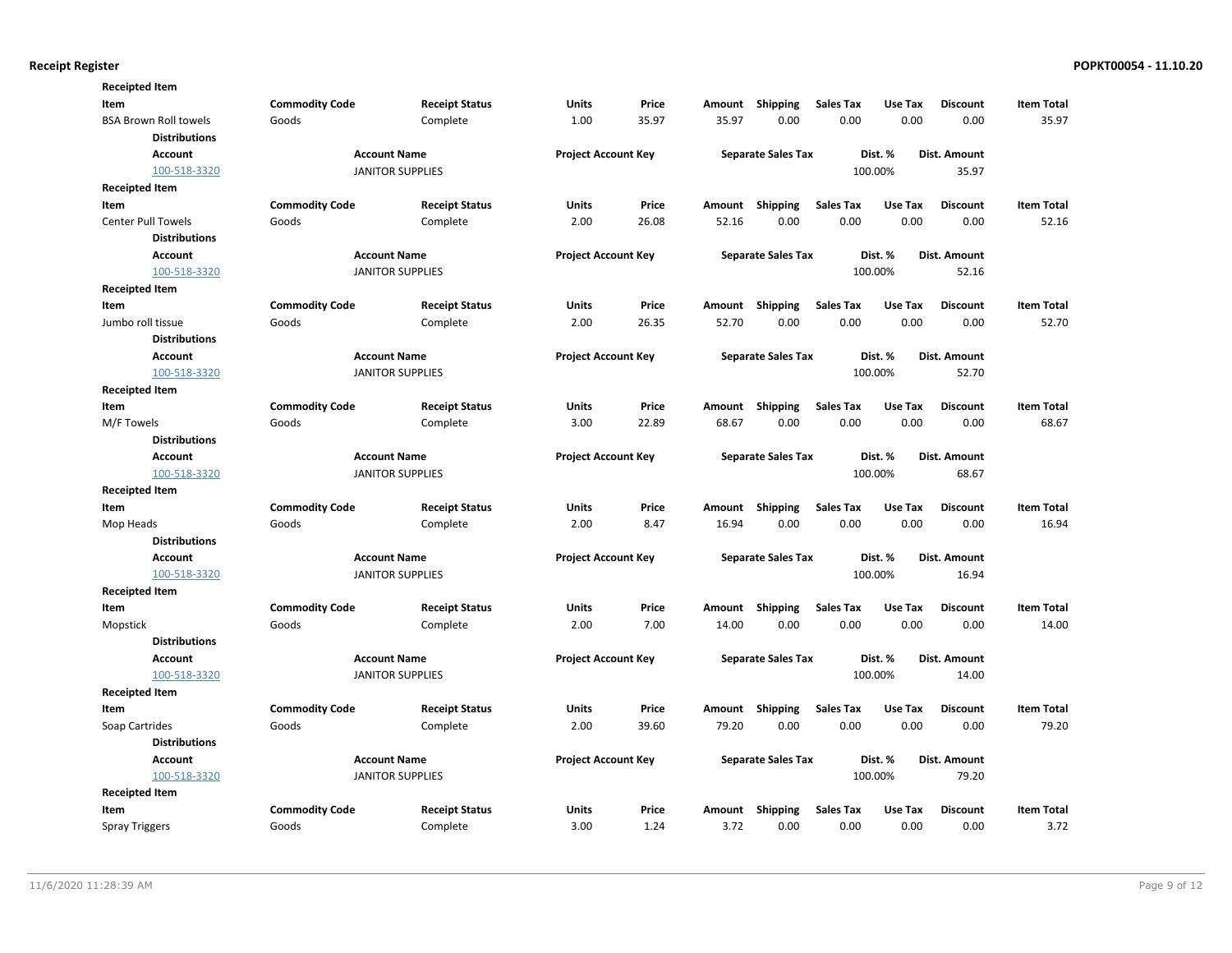|                                                    | <b>Distributions</b><br><b>Account</b><br>100-518-3320 |                                | <b>Account Name</b><br><b>JANITOR SUPPLIES</b> | <b>Project Account Key</b>   |                  |                 | <b>Separate Sales Tax</b> | Dist. %<br>100.00%       |                 | Dist. Amount<br>3.72               |                            |          |                      |
|----------------------------------------------------|--------------------------------------------------------|--------------------------------|------------------------------------------------|------------------------------|------------------|-----------------|---------------------------|--------------------------|-----------------|------------------------------------|----------------------------|----------|----------------------|
| <b>Receipted Item</b>                              |                                                        |                                |                                                |                              |                  |                 |                           |                          |                 |                                    |                            |          |                      |
| Item<br><b>Trash Liners</b>                        |                                                        | <b>Commodity Code</b><br>Goods | <b>Receipt Status</b><br>Complete              | Units<br>3.00                | Price<br>23.38   | Amount<br>70.14 | Shipping<br>0.00          | <b>Sales Tax</b><br>0.00 | Use Tax<br>0.00 | <b>Discount</b><br>0.00            | <b>Item Total</b><br>70.14 |          |                      |
|                                                    | <b>Distributions</b>                                   |                                |                                                |                              |                  |                 |                           |                          |                 |                                    |                            |          |                      |
|                                                    | <b>Account</b>                                         |                                | <b>Account Name</b>                            | <b>Project Account Key</b>   |                  |                 | <b>Separate Sales Tax</b> | Dist. %                  |                 | Dist. Amount                       |                            |          |                      |
|                                                    | 100-518-3320                                           |                                | <b>JANITOR SUPPLIES</b>                        |                              |                  |                 |                           | 100.00%                  |                 | 70.14                              |                            |          |                      |
| Invoice                                            |                                                        |                                |                                                |                              |                  |                 |                           |                          |                 |                                    |                            |          |                      |
| <b>Number</b>                                      |                                                        | <b>Bank Code</b>               | 1099                                           | Single Chk On Hold Item Date | <b>Post Date</b> |                 | <b>Due Date</b>           | <b>Discount Date</b>     |                 | Amount Shipping Sales Tax Discount |                            |          | <b>Invoice Total</b> |
| 418336                                             |                                                        | Pooled Cash                    |                                                | 11/2/2020                    | 11/10/2020       |                 | 11/10/2020                | 11/2/2020                |                 | 114.92<br>0.00                     | 0.00                       | 0.00     | 114.92               |
| <b>Description:</b> Janitorial Supplies (Majestic) |                                                        |                                |                                                |                              |                  |                 |                           |                          |                 |                                    |                            |          |                      |
| <b>Purchase Order</b>                              |                                                        |                                |                                                |                              |                  |                 |                           |                          |                 |                                    |                            |          |                      |
| <b>Number</b>                                      |                                                        | <b>Description</b>             |                                                |                              | <b>Status</b>    |                 | <b>Issued Date</b>        |                          | Amount          | <b>Shipping</b>                    | <b>Sales Tax</b>           | PO Total |                      |
| PO00134                                            |                                                        | Janitorial Supplies (Majestic) |                                                |                              | Received         |                 | 11/2/2020                 |                          | 75.32           | 0.00                               | 0.00                       | 75.32    |                      |
| <b>Receipted Item</b>                              |                                                        |                                |                                                |                              |                  |                 |                           |                          |                 |                                    |                            |          |                      |
| Item                                               |                                                        | <b>Commodity Code</b>          | <b>Receipt Status</b>                          | Units                        | Price            | Amount          | <b>Shipping</b>           | <b>Sales Tax</b>         | Use Tax         | <b>Discount</b>                    | <b>Item Total</b>          |          |                      |
| <b>Center Pull Towels</b>                          |                                                        | Goods                          | Complete                                       | 1.00                         | 26.08            | 26.08           | 0.00                      | 0.00                     | 0.00            | 0.00                               | 26.08                      |          |                      |
|                                                    | <b>Distributions</b>                                   |                                |                                                |                              |                  |                 |                           |                          |                 |                                    |                            |          |                      |
|                                                    | <b>Account</b>                                         |                                | <b>Account Name</b>                            | <b>Project Account Key</b>   |                  |                 | <b>Separate Sales Tax</b> | Dist. %                  |                 | Dist. Amount                       |                            |          |                      |
|                                                    | 413-413-3970                                           |                                | SANITIZING SUPPLIES                            |                              |                  |                 |                           | 100.00%                  |                 | 26.08                              |                            |          |                      |
| <b>Receipted Item</b>                              |                                                        |                                |                                                |                              |                  |                 |                           |                          |                 |                                    |                            |          |                      |
| Item                                               |                                                        | <b>Commodity Code</b>          | <b>Receipt Status</b>                          | Units                        | Price            |                 | Amount Shipping           | <b>Sales Tax</b>         | Use Tax         | <b>Discount</b>                    | <b>Item Total</b>          |          |                      |
| Jumbo Roll Tissue                                  |                                                        | Goods                          | Complete                                       | 1.00                         | 26.35            | 26.35           | 0.00                      | 0.00                     | 0.00            | 0.00                               | 26.35                      |          |                      |
|                                                    | <b>Distributions</b>                                   |                                |                                                |                              |                  |                 |                           |                          |                 |                                    |                            |          |                      |
|                                                    | Account                                                |                                | <b>Account Name</b>                            | <b>Project Account Key</b>   |                  |                 | <b>Separate Sales Tax</b> | Dist. %                  |                 | Dist. Amount                       |                            |          |                      |
|                                                    | 413-413-3970                                           |                                | SANITIZING SUPPLIES                            |                              |                  |                 |                           | 100.00%                  |                 | 26.35                              |                            |          |                      |
| <b>Receipted Item</b>                              |                                                        |                                |                                                |                              |                  |                 |                           |                          |                 |                                    |                            |          |                      |
| Item                                               |                                                        | <b>Commodity Code</b>          | <b>Receipt Status</b>                          | Units                        | Price            | Amount          | Shipping                  | <b>Sales Tax</b>         | Use Tax         | <b>Discount</b>                    | <b>Item Total</b>          |          |                      |
|                                                    | Multi Fold White Towels                                | Goods                          | Complete                                       | 1.00                         | 22.89            | 22.89           | 0.00                      | 0.00                     | 0.00            | 0.00                               | 22.89                      |          |                      |
|                                                    | <b>Distributions</b>                                   |                                |                                                |                              |                  |                 |                           |                          |                 |                                    |                            |          |                      |
|                                                    | <b>Account</b>                                         |                                | <b>Account Name</b>                            | <b>Project Account Key</b>   |                  |                 | <b>Separate Sales Tax</b> | Dist. %                  |                 | <b>Dist. Amount</b>                |                            |          |                      |
|                                                    | 413-413-3970                                           |                                | SANITIZING SUPPLIES                            |                              |                  |                 |                           | 100.00%                  |                 | 22.89                              |                            |          |                      |
| <b>Purchase Order</b>                              |                                                        |                                |                                                |                              |                  |                 |                           |                          |                 |                                    |                            |          |                      |
| <b>Number</b>                                      |                                                        | Description                    |                                                |                              | <b>Status</b>    |                 | <b>Issued Date</b>        |                          | Amount          | <b>Shipping</b>                    | <b>Sales Tax</b>           | PO Total |                      |
| PO00141                                            |                                                        | Soap                           |                                                |                              | Received         |                 | 11/2/2020                 |                          | 39.60           | 0.00                               | 0.00                       | 39.60    |                      |
| <b>Receipted Item</b>                              |                                                        |                                |                                                |                              |                  |                 |                           |                          |                 |                                    |                            |          |                      |
| Item                                               |                                                        | <b>Commodity Code</b>          | <b>Receipt Status</b>                          | Units                        | Price            | Amount          | Shipping                  | Sales Tax                | Use Tax         | <b>Discount</b>                    | <b>Item Total</b>          |          |                      |
| Soap                                               |                                                        | Goods                          | Complete                                       | 1.00                         | 39.60            | 39.60           | 0.00                      | 0.00                     | 0.00            | 0.00                               | 39.60                      |          |                      |
|                                                    | <b>Distributions</b>                                   |                                |                                                |                              |                  |                 |                           |                          |                 |                                    |                            |          |                      |
|                                                    | <b>Account</b>                                         |                                | <b>Account Name</b>                            | <b>Project Account Key</b>   |                  |                 | <b>Separate Sales Tax</b> | Dist. %                  |                 | Dist. Amount                       |                            |          |                      |
|                                                    | 413-413-3970                                           |                                | SANITIZING SUPPLIES                            |                              |                  |                 |                           | 100.00%                  |                 | 39.60                              |                            |          |                      |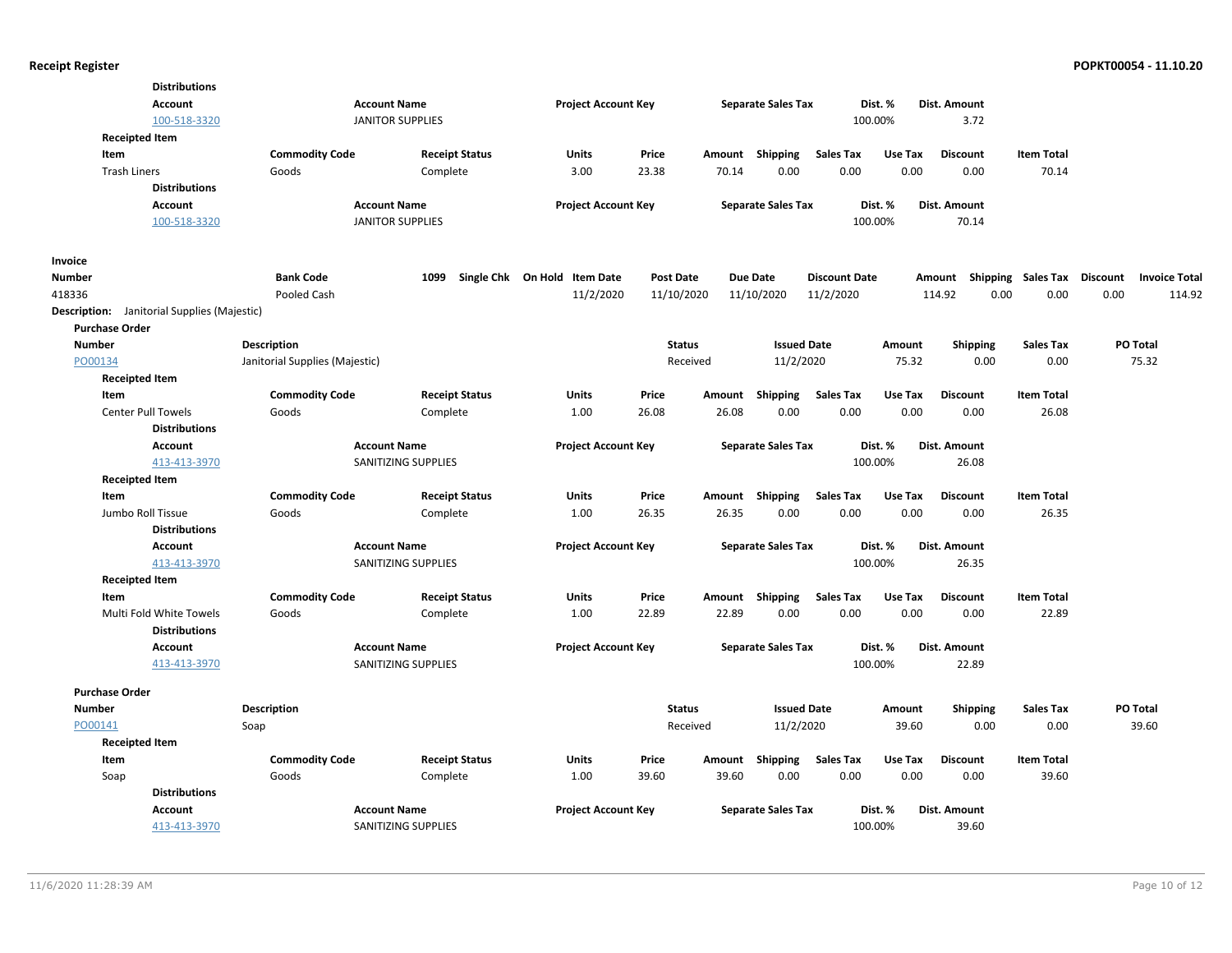| <b>Vendor Number</b><br>00596                          | <b>Vendor Name</b><br>SOUTHERN TIRE MART, LLC |                                    |                                        |                            |                  |                 |                           |                      | <b>Vendor Total Discount:</b> |                           | 0.00                      | <b>Invoice Total:</b>         | 1,494.99             |
|--------------------------------------------------------|-----------------------------------------------|------------------------------------|----------------------------------------|----------------------------|------------------|-----------------|---------------------------|----------------------|-------------------------------|---------------------------|---------------------------|-------------------------------|----------------------|
| Invoice                                                |                                               |                                    |                                        |                            |                  |                 |                           |                      |                               |                           |                           |                               |                      |
| <b>Number</b>                                          |                                               | <b>Bank Code</b>                   | Single Chk On Hold Item Date<br>1099   |                            | Post Date        |                 | Due Date                  | <b>Discount Date</b> |                               | Amount Shipping Sales Tax |                           | Discount                      | <b>Invoice Total</b> |
| 4170026519                                             |                                               | Pooled Cash                        |                                        | 10/28/2020                 | 11/10/2020       |                 | 11/10/2020                | 10/28/2020           |                               | 0.00<br>1,494.99          | 0.00                      | 0.00                          | 1,494.99             |
| <b>Description:</b> Tires                              |                                               |                                    |                                        |                            |                  |                 |                           |                      |                               |                           |                           |                               |                      |
| <b>Purchase Order</b>                                  |                                               |                                    |                                        |                            |                  |                 |                           |                      |                               |                           |                           |                               |                      |
| <b>Number</b>                                          |                                               | Description                        |                                        |                            | <b>Status</b>    |                 |                           | <b>Issued Date</b>   | Amount                        | Shipping                  | <b>Sales Tax</b>          | PO Total                      |                      |
| PO00139                                                | <b>Tires</b>                                  |                                    |                                        |                            | Received         |                 | 11/2/2020                 |                      | 1,494.99                      | 0.00                      | 0.00                      | 1,494.99                      |                      |
| <b>Receipted Item</b>                                  |                                               |                                    |                                        |                            |                  |                 |                           |                      |                               |                           |                           |                               |                      |
| Item                                                   |                                               | <b>Commodity Code</b>              | <b>Receipt Status</b>                  | Units                      | Price            | Amount          | Shipping                  | <b>Sales Tax</b>     | Use Tax                       | <b>Discount</b>           | <b>Item Total</b>         |                               |                      |
|                                                        | 14.00-24 SPR GROUND GRP G2 12 Goods           |                                    | Complete                               | 3.00                       | 498.33           | 1,494.99        | 0.00                      | 0.00                 | 0.00                          | 0.00                      | 1,494.99                  |                               |                      |
|                                                        | <b>Distributions</b>                          |                                    |                                        |                            |                  |                 |                           |                      |                               |                           |                           |                               |                      |
|                                                        | <b>Account</b>                                | <b>Account Name</b>                |                                        | <b>Project Account Key</b> |                  |                 | <b>Separate Sales Tax</b> |                      | Dist. %                       | Dist. Amount              |                           |                               |                      |
|                                                        | 220-622-4590                                  |                                    | <b>R&amp;M MACH. TIRES &amp; TUBES</b> |                            |                  |                 |                           | 100.00%              |                               | 1,494.99                  |                           |                               |                      |
|                                                        |                                               |                                    |                                        |                            |                  |                 |                           |                      |                               |                           |                           |                               |                      |
|                                                        |                                               |                                    |                                        |                            |                  |                 |                           |                      |                               |                           |                           |                               |                      |
| <b>Vendor Number</b>                                   | <b>Vendor Name</b>                            |                                    |                                        |                            |                  |                 |                           |                      | <b>Vendor Total Discount:</b> |                           | 0.00                      | <b>Invoice Total:</b>         | 800.00               |
| <b>VEN02106</b>                                        | <b>The Cleaning Clinics</b>                   |                                    |                                        |                            |                  |                 |                           |                      |                               |                           |                           |                               |                      |
| Invoice                                                |                                               |                                    |                                        |                            |                  |                 |                           |                      |                               |                           |                           |                               |                      |
| <b>Number</b>                                          |                                               | <b>Bank Code</b>                   | Single Chk On Hold Item Date<br>1099   |                            | <b>Post Date</b> |                 | Due Date                  | <b>Discount Date</b> |                               | Amount                    | <b>Shipping Sales Tax</b> | <b>Discount</b>               | <b>Invoice Total</b> |
| 230107                                                 |                                               | Pooled Cash                        |                                        | 10/15/2020                 | 11/10/2020       |                 | 11/10/2020                | 10/15/2020           |                               | 800.00<br>0.00            | 0.00                      | 0.00                          | 800.00               |
| <b>Description:</b> Final Balance on Cleaning Majestic |                                               |                                    |                                        |                            |                  |                 |                           |                      |                               |                           |                           |                               |                      |
| <b>Purchase Order</b>                                  |                                               |                                    |                                        |                            |                  |                 |                           |                      |                               |                           |                           |                               |                      |
| <b>Number</b>                                          |                                               | <b>Description</b>                 |                                        |                            | <b>Status</b>    |                 |                           | <b>Issued Date</b>   | Amount                        | Shipping                  | <b>Sales Tax</b>          | PO Total                      |                      |
| PO00143                                                |                                               | Final Balance on Cleaning Majestic |                                        |                            | Received         |                 | 11/4/2020                 |                      | 800.00                        | 0.00                      | 0.00                      |                               | 800.00               |
| <b>Receipted Item</b>                                  |                                               |                                    |                                        |                            |                  |                 |                           |                      |                               |                           |                           |                               |                      |
| Item                                                   |                                               | <b>Commodity Code</b>              | <b>Receipt Status</b>                  | <b>Units</b>               | Price            | Amount          | <b>Shipping</b>           | <b>Sales Tax</b>     | Use Tax                       | <b>Discount</b>           | <b>Item Total</b>         |                               |                      |
| Cleaning (majestic)                                    |                                               | Goods                              | Complete                               | 1.00                       | 800.00           | 800.00          | 0.00                      | 0.00                 | 0.00                          | 0.00                      | 800.00                    |                               |                      |
|                                                        | <b>Distributions</b>                          |                                    |                                        |                            |                  |                 |                           |                      |                               |                           |                           |                               |                      |
|                                                        | <b>Account</b>                                | <b>Account Name</b>                |                                        | <b>Project Account Key</b> |                  |                 | <b>Separate Sales Tax</b> |                      | Dist. %                       | <b>Dist. Amount</b>       |                           |                               |                      |
|                                                        | 413-413-4420                                  |                                    | OTHER PROFESSIONAL SERVICES            |                            |                  |                 |                           | 100.00%              |                               | 800.00                    |                           |                               |                      |
|                                                        |                                               |                                    |                                        |                            |                  |                 |                           |                      |                               |                           |                           |                               |                      |
| <b>Packet Totals</b>                                   |                                               |                                    |                                        |                            |                  |                 |                           |                      |                               |                           |                           |                               |                      |
| Vendors: 8                                             | Invoices: 18                                  | <b>Purchase Orders: 21</b>         |                                        | Amount: 6,177.88           |                  | Shipping: 82.43 |                           | Tax: 0.00            |                               | Discount: 0.00            |                           | <b>Total Amount: 6.260.31</b> |                      |